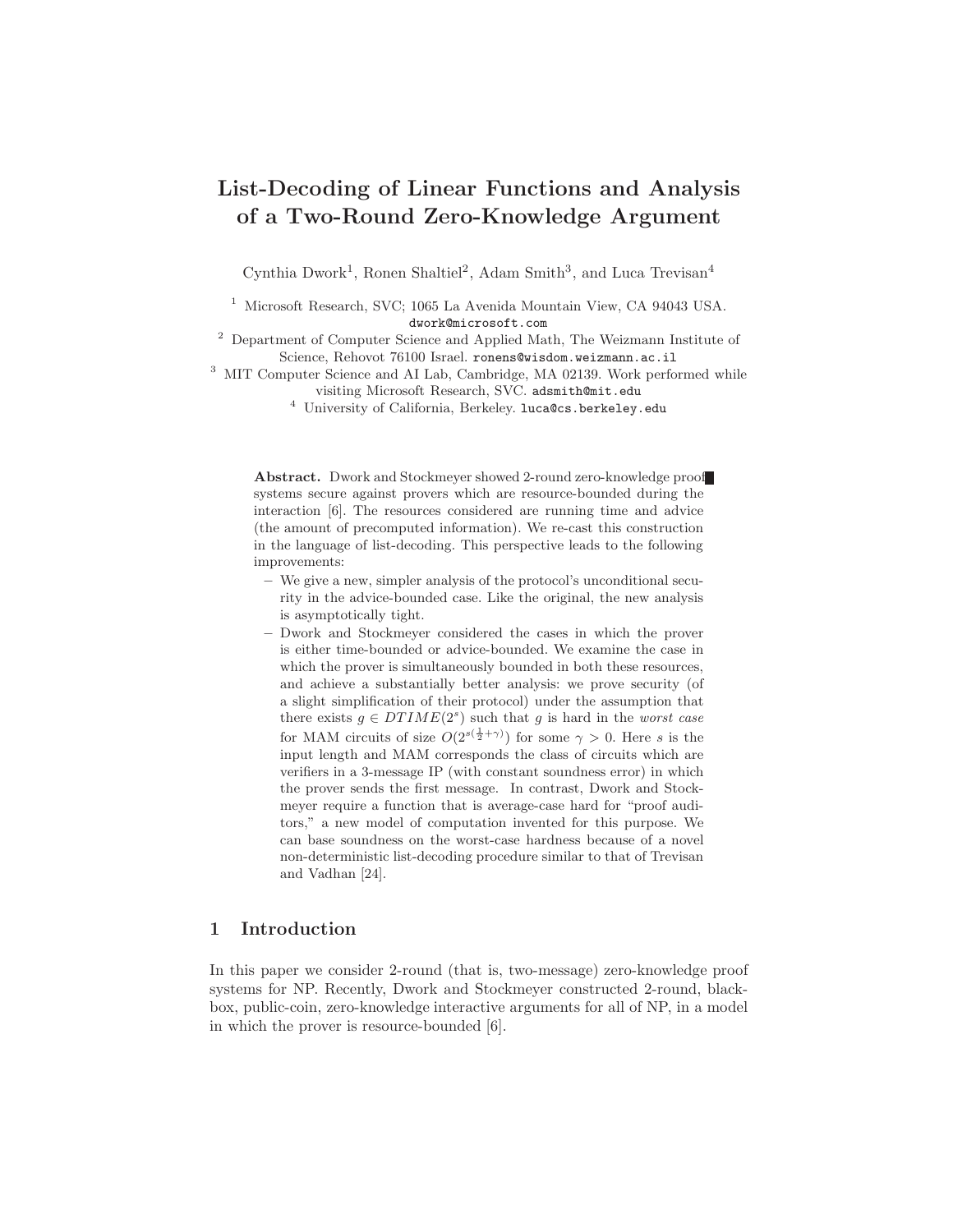Two kinds of bounds are considered: on the running time of the prover during the interaction, and on the prover's advice, that is the number of bits of advice the prover may have access to during the interaction. In a little more detail, the prover is split into a preprocessing part and an interaction part. No resourceboundedness is assumed during preprocessing—only the resources used during the protocol are limited. In the advice-bounded case, only a bounded amount of information may be passed from the pre-processing part to the interaction part; in the time-bounded case, the running time of the interaction part is bounded. By "bounded", we mean that the resource bounds are *fixed* polynomials in the security parameter.

The Dwork-Stockmeyer (DS) protocol uses as a primitive a linear function f with a certain hardness property. The hardness of  $f$  is used to prove the soundness of the protocol against resource-bounded provers. (The specific hardness property varies according to which resources of the prover are bounded; very roughly, f must be hard to compute on random inputs by a circuit with the interacting prover's resources, plus limited non-determinism.) For the case of advice-bounded provers, they show that for each  $\ell$ , if  $f_{\ell}$  (f restricted to  $\{0,1\}^{\ell}$ ) is a random linear function from  $\{0,1\}^{\ell}$  to  $\{0,1\}^{\ell}$ , then with high probability the chosen  $f_{\ell}$  will yield a protocol with soundness error  $2^{-\ell^{1/d}}$ , for any constant  $d > 1$ . For provers that are time-bounded (and restricted to polynomial advice, but with no specific polynomial bound on advice) they conjecture that a fixed, efficiently computable function  $f$  exists that satisfies the appropriate hardness property, but the conjecture is not shown to be implied by standard complexity or cryptographic assumptions, and no candidate for such an  $f$  is given.

The goal of this work is a better understanding of the hardness assumptions behind the protocol's soundness. We show that the standard connection between list-decodable error-correcting codes and average-case hardness (see Related Work) holds in this setting. The challenge in applying this connection is that the DS protocol requires linear functions—this limits both the kinds of codes one can use and the running time of the list-decoding algorithms. Nonetheless, the connection allows us to give a simpler proof that a random linear function has the required hardness. We also show that a strong, but plausible, complexity-theoretic assumption implies the existence of a fixed function f satisfying the hardness condition needed to make the Dwork-Stockmeyer protocol sound against simultaneously time- and advice-bounded provers.

In the rest of this section, we discuss, informally, the Dwork-Stockmeyer protocol, the connection with coding theory, and our results.

#### The Dwork-Stockmeyer Protocol

Here is an informal description of the interaction portion of the Dwork-Stockmeyer protocol (see Figure 1). The protocol is based on the existence of a "hard" function  $f$  (more on the complexity requirements on  $f$  later). Suppose the prover wants to prove that  $\tau \in L$ , where L is an NP language. Then the verifier sends a random x, and the prover replies with a string  $\beta$  and (roughly) a zap of the statement "either  $\tau \in L$  or  $\beta$  is a valid encryption of  $f(x)$ ."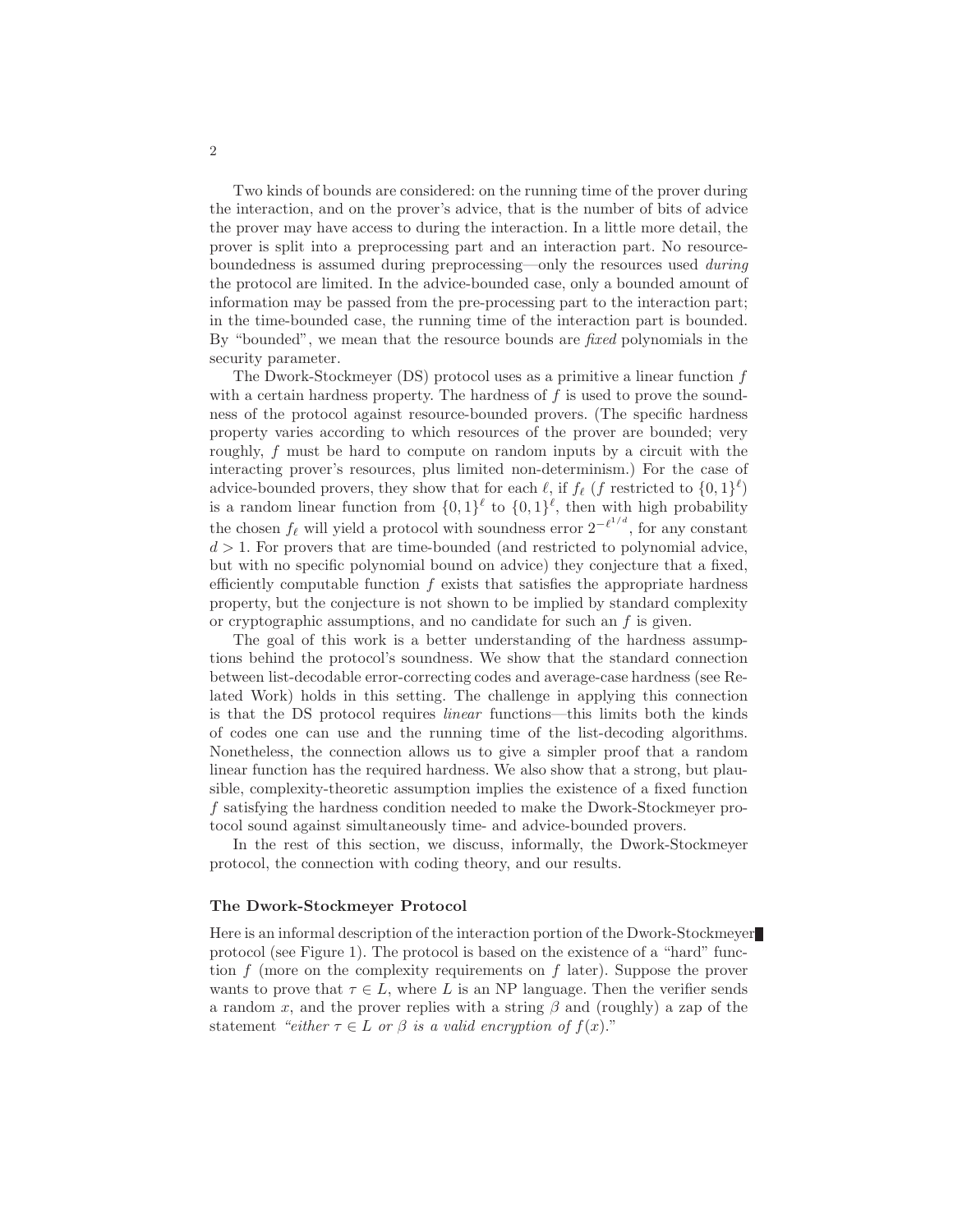for language L, using function f which is linear on  $GF(2)$ ,

committing encryption scheme  $\mathcal E$  that is XOR-malleable, a probabilistic public-key cryptosystem generator G, a zap scheme Z, and constants  $a, d, e$ ; with inputs  $\tau$  and w.

- 0. Before the protocol starts,  $P$  does the following precomputation:
	- (i) Run  $\mathcal{G}(k)$  to produce an encryption key E. Let s be the random string used to produce  $E$ .
	- (ii) Let  $\ell = k^d$  and  $x^* \in_R \{0,1\}^{\ell}$ , choose  $\alpha \in_R E(x^*)$  and set  $\beta = \phi_f(E,\alpha)$ . Here  $\phi_f(E,\alpha)$  is a uniformly distributed encryption of  $f(x^*)$ . The existence of a function  $\phi_f$  (that takes an encryption key E and ciphertext  $\alpha \in E(x)$ ) and produces ciphertext  $\beta \in E(f(x))$  follows from the linearity of f and malleability of  $\mathcal{E}.$
- (Note: the length of the precomputed information,  $E$ ,  $s$ ,  $\alpha$ ,  $\beta$ , is  $O(\ell k)$ .)
- 1.  $V \longrightarrow P : V$  chooses  $x \in_R \{0,1\}^{\ell}$  and an additional string  $\rho$  of random bits that will used in zaps, and sends x and  $\rho$  to P.

# 2.  $P \longrightarrow V$ :

- (i) Send to  $V: \tau$ , E,  $\alpha$ , and  $\beta$ .
- (ii) For using the witness w proving that  $\tau \in L$ , send the second-round message of a zap that
- 3. V accepts iff:  $\tau \in L \quad \lor \quad (E \in \mathcal{G}(k) \land \alpha \in E(x)).$  (1)
	- (i) P responds within time  $ak^e$  (time-bounded case only), and (ii)  $\beta = \dot{\phi}_f(E, \alpha)$  and (iii) the verifier for the zap in (1) accepts.
		-

Fig. 1. Protocol SDS (simplification of [6] protocol).

Intuitively, the protocol is complete because the honest prover will just send a random  $\beta$  and will carry out the zap using the witness for  $\tau \in L$ ; the protocol is simulatable because the simulator (that is not resource bounded) will give a  $\beta$ that is an encryption of  $f(x)$  and will essentially use this as the witness for the zap. The main part of [6] involves an implementation that realizes this informal intuition; we give a precise description of the protocol in the Appendix. The main focus of this paper is the soundness proof for the protocol, and the readers can skip the details of the protocol itself if they wish.

Regarding soundness, if  $\tau \notin L$ , then a cheating prover must be able to compute an encryption of  $f(x)$  given a random x, but (still intuitively) this is difficult if f is computationally hard and the prover is resource-bounded. A number of technical issues arise in formalizing the intuition above; for example, it is not clear that if f is computationally hard then producing an encryption of f is also computationally hard. Finally, it remains to find the right complexity measure for  $f$  which makes the analysis possible.

To this end, Dwork and Stockmeyer introduce the notion of a *proof auditor*.<sup>1</sup> A proof auditor is an abstract computational model that, roughly speaking, is a

 $1$  The proof auditor is an imaginary device used in the *analysis* of the protocol, it is not part of the protocol.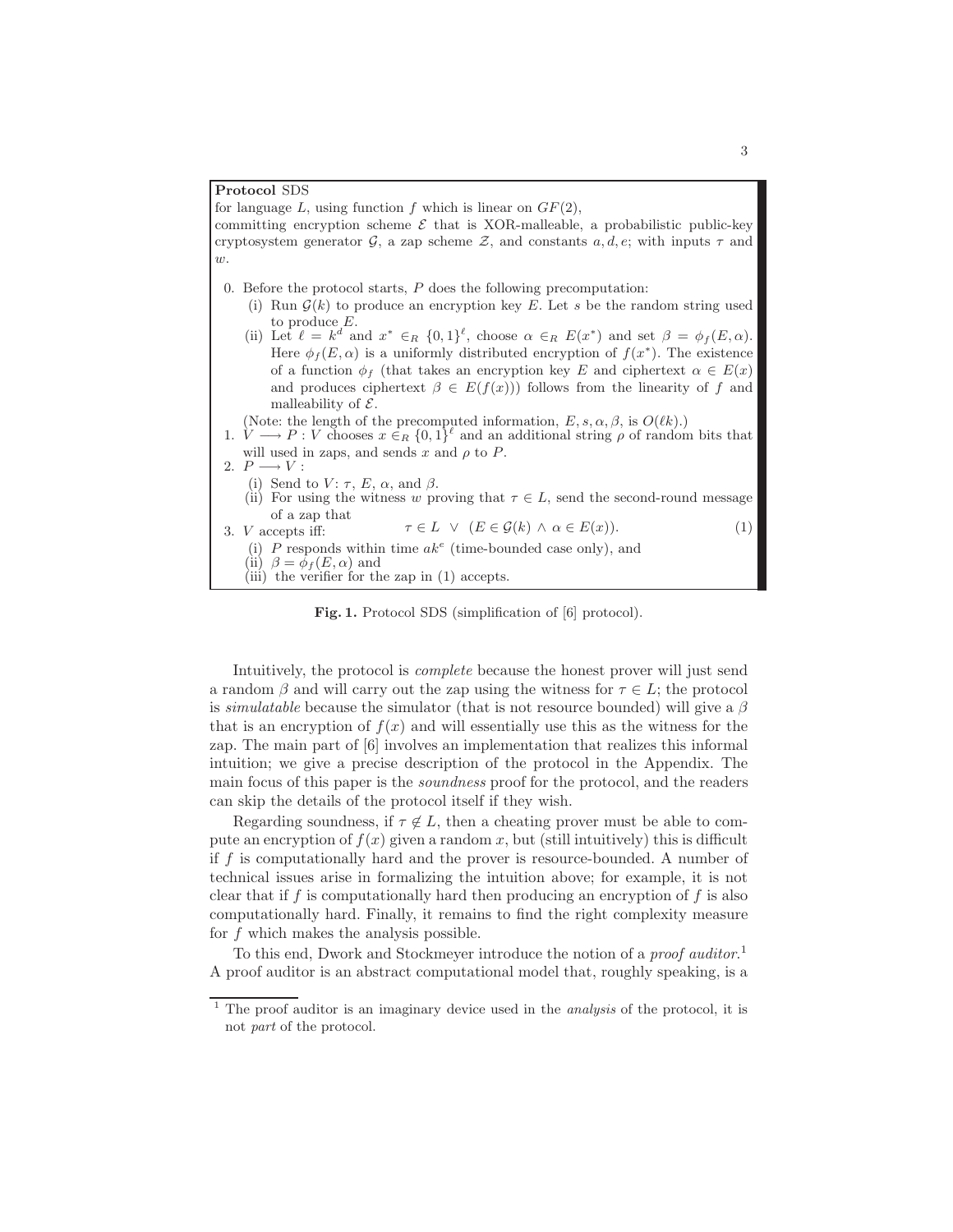randomized and non-uniform version of  $NP \cap coNP$ . The analysis in [6] shows that a prover that successfully cheats with probability  $\chi$  can be converted into a proof auditor of similar complexity (that is, advice size and running time) that computes  $f$  on roughly a  $\chi$  fraction of inputs.

Hence, for the protocol to be sound, one must use functions  $f$  that are hard on average against proof auditors of bounded complexity. For completeness, there is another requirement: one should be able, in polynomial time, to compute an encryption of  $f(x)$  given an encryption of x. This is possible if f is a linear function over  $GF(2)$  and if the encryption scheme is  $XOR$  malleable. <sup>2</sup> The Goldwasser-Micali cryptosystem, based on the quadratic residuosity assumption, is XOR-malleable.

In summary, the function f to be used in the Dwork-Stockmeyer protocol should be a linear function over  $GF(2)$  and should be hard on average against resource-bounded proof auditors. If we want the protocol to be sound against advice-bounded provers (with no running time restriction), then  $f$  has to be hard against advice-bounded proof auditors (with no running time restriction). If we want the protocol to be sound only against time-bounded provers (with an advice bound also implied by the time bound), then  $f$  has to be hard against time-bounded proof auditors.

Dwork and Stockmeyer [6] give a complicated proof that a random linear function is hard against advice-bounded proof auditors, and they conjecture that there are explicit functions that are hard against time-bounded proof auditors, but they give no such explicit construction based on other complexity assumptions.

Figure 1 gives a more precise description of the DS protocol. (In fact, the version here is somewhat simplified from the original one.) Because the focus of this paper is on the assumptions behind the protocol's soundness, we refer the reader to [6] or to the full version of this paper for more details on the protocol itself.

## Our Results

Advice-bounded Proof Auditors Our first result is a connection between listdecodable codes and hardness against advice-bounded proof auditors (of arbitrary running time). We show that if we fix any error-correcting code with good combinatorial list-decoding properties<sup>3</sup>, and we pick a random codeword  $c$  from the code and let  $f$  be the function whose truth-table is  $c$ , then with high probability, f is very hard on average against proof auditors of bounded advice. (This is very similar to Trevisan's proof [23] that a random member of a list-decodable code is average-case hard for small circuits with high probability.)

We also show that the set of all linear functions has reasonably good listdecoding properties. It follows that a random linear function is hard on average

<sup>&</sup>lt;sup>2</sup> A 1-bit encryption scheme is XOR-malleable if one can create an encryption of  $a \oplus b$ from encryptions of  $a$  and  $b$ . The value of malleable encryption schemes was first noted by Rivest, Adleman and Dertouzos [18].

<sup>&</sup>lt;sup>3</sup> That is, a code such that every sphere of bounded radius contains few codewords.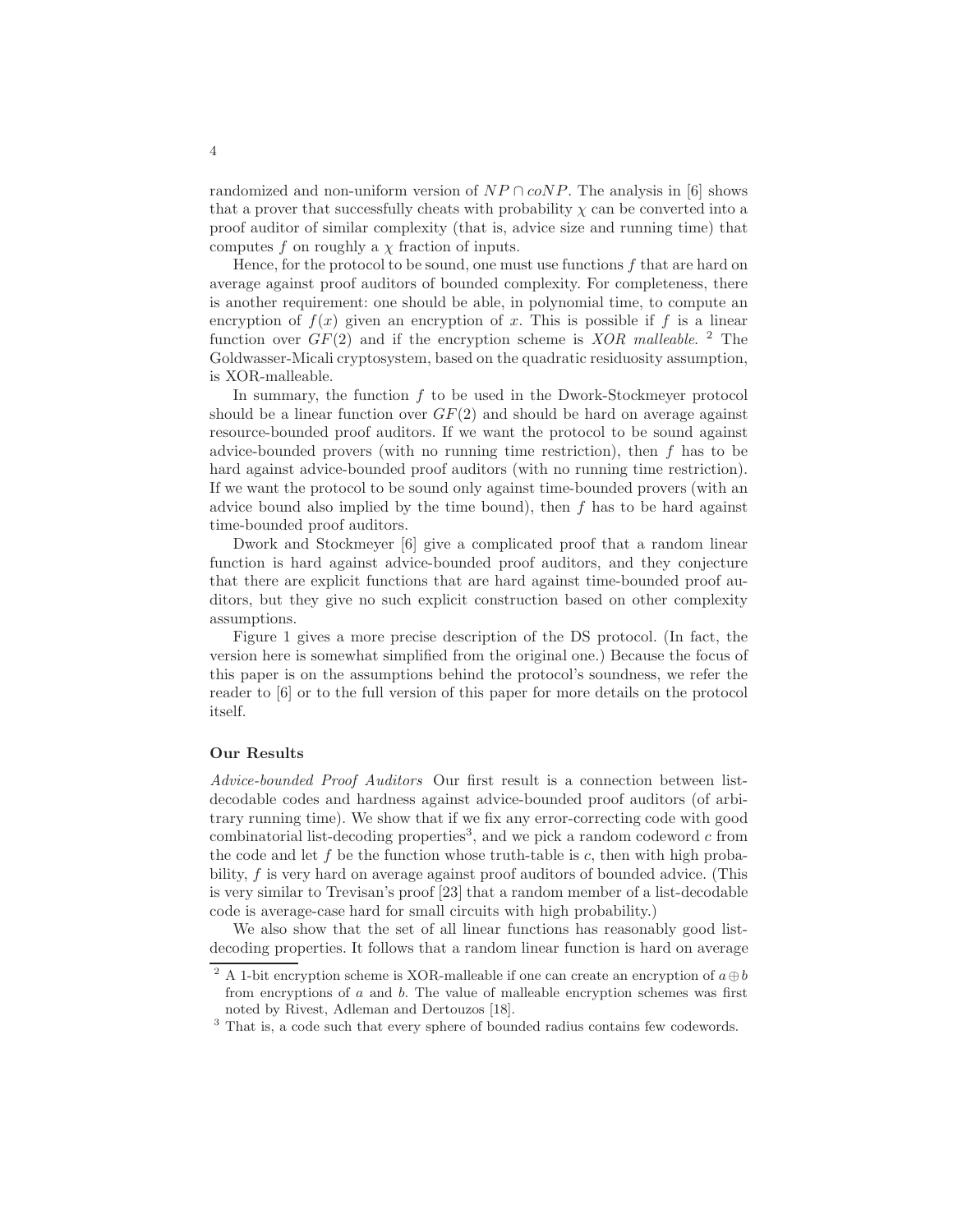against advice-bounded proof auditors, and there exist linear functions f for which the Dwork-Stockmeyer protocol is unconditionally sound.<sup>4</sup> Dwork and Stockmeyer had already proved that random linear functions are hard for advicebounded proof auditors, but our proof is simpler, and it seems to get to the heart of what makes their protocol sound.

Adding Time-Boundedness Next, we turn to proof auditors that are simultaneously time- and advice-bounded. We show how to construct an explicit hard function starting from more standard complexity-theoretic assumptions.

Roughly speaking, we start from a function  $g$  that is hard in the worst case against a certain type of sub-exponential non-deterministic circuit. We view the truth-table of g as a matrix A, and we define f to be the linear mapping  $x \mapsto Ax$ . We then show that if there is a proof auditor that can compute  $f$  well on average, then there is a non-deterministic circuit that can reconstruct  $A$ , and therefore  $g$ , violating g's hardness assumption. This analysis can be seen as an algorithmic version of our results that linear functions have good combinatorial list-decoding properties: here we do the list-decoding explicitly, using non-uniformity to choose from the list, and using non-determinism to help with the decoding.

Specifically, we prove security under the assumption that there exists  $g \in$  $DTIME(2<sup>s</sup>)$  such that g is hard in the worst case for MAM circuits of size  $O(2^{s(\frac{1}{2}+\gamma)})$  for some  $\gamma > 0$ . Here s is the input length and MAM corresponds the class of circuits which are verifiers in a 3-message IP (with constant soundness error) in which the prover sends the first message.

Challenges of List-Decoding Linear Functions The use of list-decoding to construct hard-on-average functions is not new (see Related Work). However, the fact that we need hard linear functions adds challenges which are the focus of the results described above. First of all, the code itself must be a sub-code of the set of all linear functions. More importantly, there is very little room for play in the hardness assumptions. Any linear function can be computed exactly by a circuit of size and time  $O(\ell^2)$  on inputs of length  $\ell$ . This means there is at most a quadratic gap between the resources required to remember a single pair  $x, f(x)$ and the resources required to cheat in the [6] protocol. This, in turn, means that the reductions we give (i.e. the list-decoding algorithms) must take much less than quadratic time. For this reason we cannot use standard list-decoding techniques and complexity reductions, since those typically involve polynomial blow-ups.

Non-linear functions It is an open question whether completely malleable encryption systems exist. By a completely malleable encryption system we mean that given the encryption of  $x$  and a circuit  $C$ , one can compute an encryption of  $C(x)$  (malleable shemes were originally called *privacy homomorphisms* by Rivest, Adleman and Dertouzos [18]).

<sup>&</sup>lt;sup>4</sup> Alternatively, this non-explicit construction can be replaced by a preprocessing phase in which  $V$  (or a trusted party) randomly chooses such a function and announces it.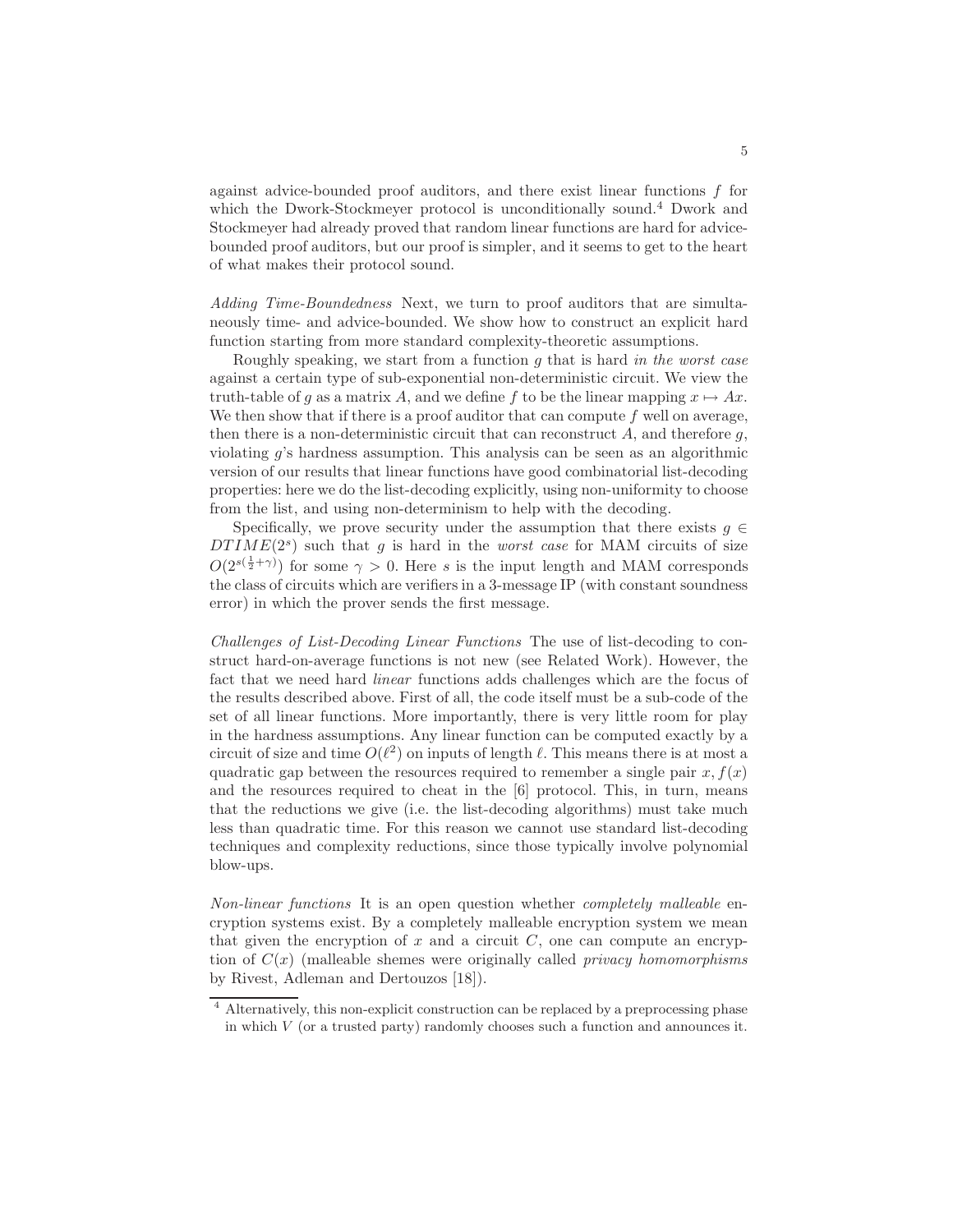If semantically secure, completely malleable encryption is possible, then one does not need f to be linear in the Dwork-Stockmeyer protocol. This avoids the difficulties described above. In particular, one can use Reed-Solomon codes instead of linear functions in the case of advice-bounded proof auditors, and a different (more standard) transformation of a worst-case hard function  $g$  into an average case hard function  $f$  in the time-bounded case. This leads to a larger (arbitrary polynomial) gap between the resources of an honest prover and those required to cheat. However, the assumption of a completely malleable cryptosystem seems very strong; no candidate is known.

Related Work The work of Dwork and Stockmeyer followed a long line of work on protocols whose participants have bounded computational power and/or bounded communication; we refer the reader to [6] for a discussion. We focus here on the origins of the techniques we use and on previous uses of derandomization in cryptography.

Derandomization Tools in Cryptography: The mathematical tools used in derandomization, such as error-correcting codes, limited independence, expander graphs, and list-decoding, have been used in cryptography for a long time, a prime example being Goldreich-Levin hard bits [7]. There has been a recent explosion of work in cryptography using these tools more explicitly—see, for example, the work of Lu [14] and later Vadhan [25] improving encryption protocols for Maurer's bounded storage model [16, 1] (the work of Lu partly inspired this work). The most closely related work to ours is that of Barak, Ong and Vadhan [2]. By de-randomizing the 2-round zap construction in [5], Barak et al. obtained uniform non-interactive witness-indistinguishable proofs and arguments ([5] shows the existence of a non-uniform noninteractive protocol). As in our work on the simultaneously advice- and time-bounded case, [2] base security of a cryptographic protocol on an assumed worst-case circuit lower bound.

List-Decoding and Average-Case Hardness: The main technique which we take from the derandomization literature is the connection between list-decoding and average-case hardness. The connection had been part of the oral tradition of the community since the early 1990s, due to the independent observation by Impagliazzo and Sudan that the result of [7] could be interpreted as a listdecoding algorithm for the Hadamard code and that other list-decodable codes could be used to prove similar results.

More specifically, our proof that linear functions form a combinatorially good list-decodable code relies on a lemma of Chor and Goldreich [4] on list-decoding punctured Hadamard codes. In the reduction of Section 4, we need to show that the problem of list-decoding a certain code with certain parameters can be solved in quasi-linear "MAM-time." This result is inspired by a reduction in [24], that also involves very efficient list-decoding algorithms that are sped-up using non-determinitism (actually, in [24], list-decoding is performed by circuits with  $\Sigma_i$  gates, for various *i*).

Finally, the results on non-linear functions rely on the techniques of Trevisan and Vadhan [24] just mentioned, and also on the techniques of [13, 17, 19] which gave also hardness results for non-deterministic circuits.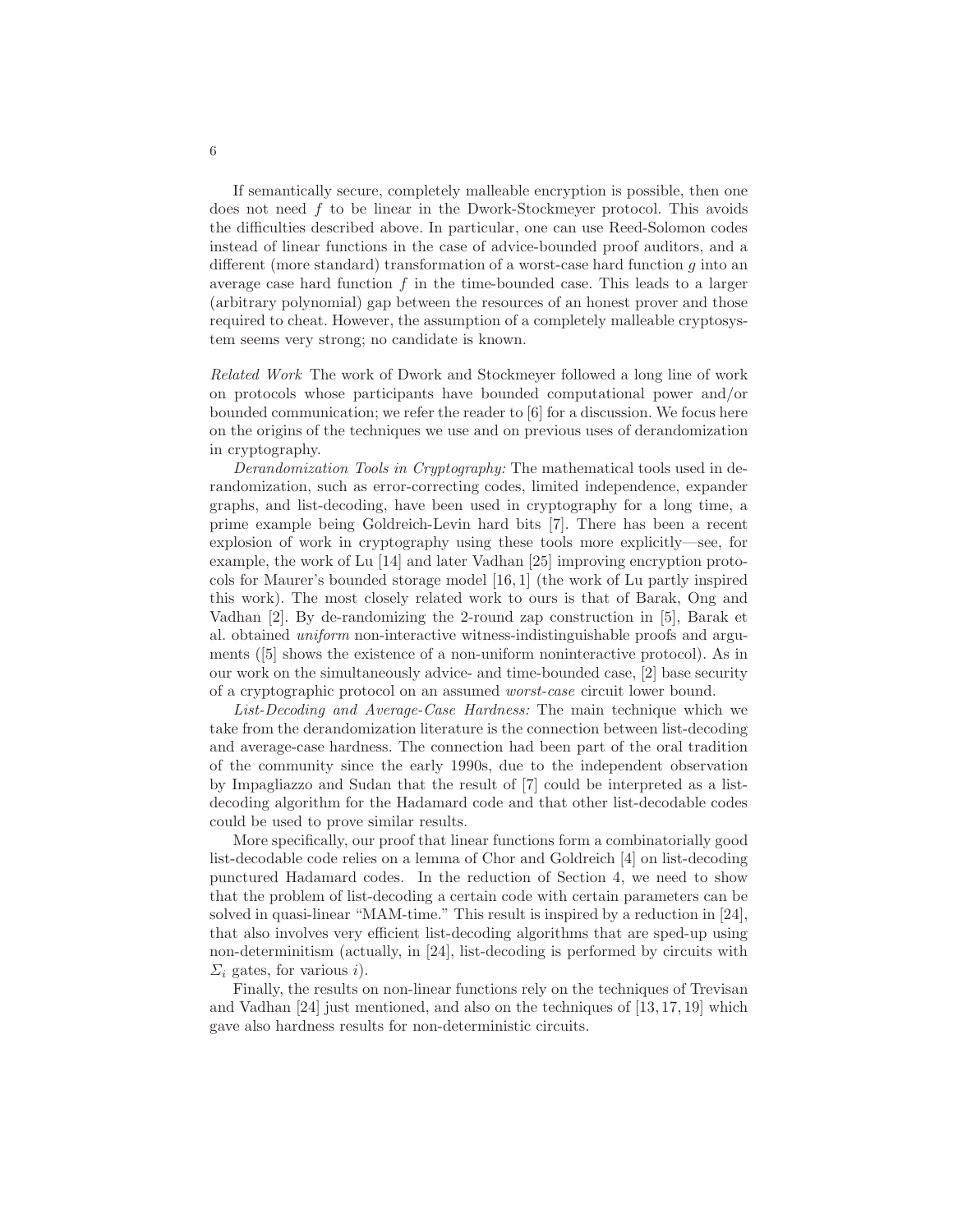# 2 Resource-Bounded Provers and Proof Auditors

As discussed above, Dwork and Stockmeyer reduced the soundness of their protocol to the existence of linear functions which are hard for i.o. proof auditors with bounded resources (recall that completeness and zero-knowledge follow from more standard assumtpions). In this section we collect the results we will need from [6]. First, we a precise definition of proof auditors and state the reduction from [6]; we conclude with the statement of their result on the hardness of linear functions for advice-bounded auditors.

In our discussion, we emphasize that the proof auditors coming from the reduction can be made *single-valued*, a property which we will use in the sequel.

**Definition 2.1 (i.o. proof auditors).** An i.o. proof auditor for function f is a randomized nondeterministic device. In order to bound the non-uniformity involved, we fix a universal Turing machine UTM which takes an advice string  $p \in \{0,1\}^a$ . Let A denote the circuit corresponding to the behaviour of the universal machine on advice string p. That is, for any input  $\omega \in \{0,1\}^*$ , we say  $\mathcal{A}(\omega) = UTM(p, \omega).$ 

The circuit A takes an input  $x \in \{0,1\}^{\ell}$ , as well as a random input  $r \in$  $\{0,1\}^R$  and a non-deterministic input z, and outputs a pair  $(b, v) \in \{0,1\} \times$  ${0,1}^{\ell}$ . We say that an i.o. proof auditor has agreement  $\epsilon$  with a function f if for infinitely many values  $\ell \in \mathbb{N}$ :

$$
\Pr_{x \in \{0,1\}^{\ell}, r \in \{0,1\}^R} \left[ \forall y \left( \exists z \in \{0,1\}^N (\mathcal{A}(x,r,z) = (1,y)) \iff y = f(x) \right) \right] \ge \epsilon(\ell)
$$

The important parameters of an auditor are its advice bound a, its randomness bound R, its non-determinism bound N, its success probability  $\epsilon$ , and its running time T. Here "i.o." stands for infinitely often (over  $\ell \in \mathbb{N}$ ).

An i.o. proof auditor  $A$  is said to be single-valued everywhere if for any fixed input x and sequence of coin tosses r, there is at most one value  $y \stackrel{\text{def}}{=} \tilde{f}_{\mathcal{A}}(x,r)$ for which there exists a string z such that  $\mathcal{A}(x, r, z) = (1, y)$ .

In other words, an single-valued i.o. proof auditor  $\epsilon$ -approximates f if there is an  $\epsilon$  fraction of the (input, coins) pairs  $(x, r)$  on which the auditor outputs a unique  $y = f(x)$ . A given circuit A can  $\epsilon$ -approximate several different functions.

Theorem 2.1 (Dwork, Stockmeyer  $[6]$ ) Let  $P^*$  be a cheating prover which is limited, during the protocol, to advice bound  $A^*(k)$ , time bound  $T^*(k)$ , and randomness  $R^*(k)$ . Let  $\epsilon^*(k)$  denote  $P^*$ 's probability of cheating successfully. There exist constants  $c_1, c_2, c_3, e$  such that there is a single valued i.o. proof auditor for f having the following bounds, where  $k = |\ell^{1/d}|$  for a constant d appearing in the description of the protocol:

$$
advice\ a(k) \le A^*(k)
$$
  
running time  $T(k) \le T^*(k) + O(k^e + \ell k^{c_1} + k^{c_2})$   
non-determinism  $N(k) \le O(k^{c_3})$   
randomness  $R(k) \le R^*(k)$   
agreement probability  $\epsilon(k) \le \epsilon^*(k) - 2 \cdot 4^{-k}$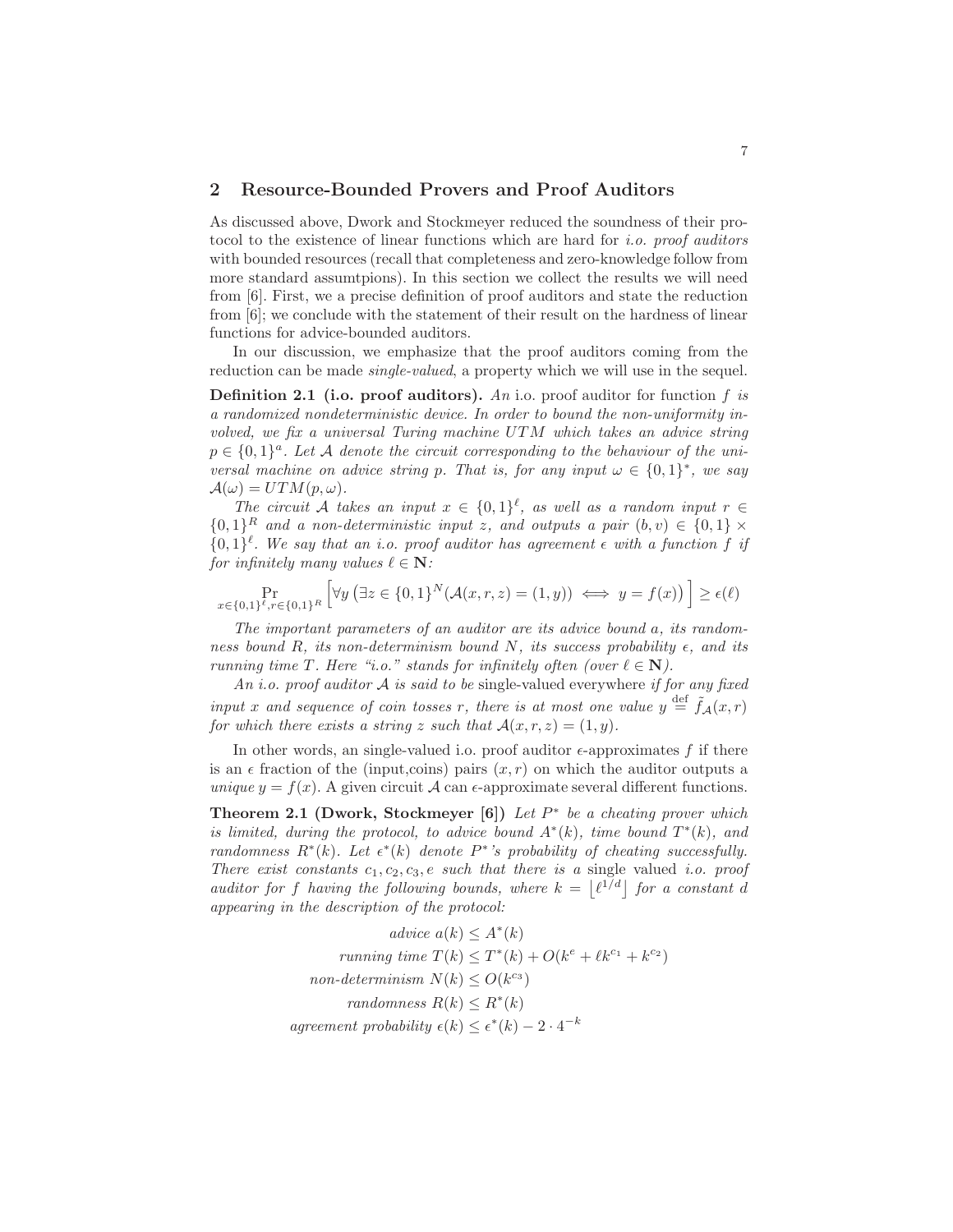Thus, the DS protocol for f is sound against a certain class of cheating provers if  $f$  has no proof auditors from (roughly) the same class with non-negligible agreement.

One of the main results of [6] shows that appropriately "hard" linear functions f exist for the advice bounded case—hence, no special assumptions are necessary beyond the XOR malleable cryptosystem (which can be based on standard number theoretic assumptions), and the existence of trapdoor permutations. <sup>5</sup>

Theorem 2.2 (Random linear functions, [6]) With probability  $1-\delta$ , a random linear function  $f: \{0,1\}^{\ell} \to \{0,1\}^{\ell}$  has no proof auditor with success rate  $\epsilon$  and advice bound  $a = \ell^2 - 3 \log \frac{1}{\epsilon} + \log \delta$ .

# 3 Advice-bounded Proof Auditors

In this section we show that a random codeword from a list-decodable code defines a hard function for advice-bounded proof auditors, and we show that linear functions have good list-decodability properties. These two results imply that random linear functions are hard for advice-bounded proof auditors.

Definition 3.1 (List-decodable code). Let  $\Sigma$  be a finite alphabet. An injective mapping  $C: \{0,1\}^n \to \Sigma^L$  is an  $(\epsilon, t(\epsilon))$  list-decodable code if for all  $\epsilon > 0$ and all  $u \in \Sigma^L$  (u need not be in the image of C), there are fewer than  $t(\epsilon)$ codewords (i.e., elements of the image) at Hamming distance  $L(1 - \epsilon)$  or less from u.

We are interested in codes which support list-decoding when almost all of the positions in a codeword have been corrupted. We think of elements in  $\Sigma^L$  as functions mapping  $\{0, 1, \ldots, L-1\}$  to elements of  $\Sigma$  in the following natural way: for  $0 \leq i \leq L$ , i is mapped to the *i*th element in the *L*-tuple. Let v be a codeword. For all functions  $q: \{0, 1, \ldots, L-1\} \to \Sigma$ , q has agreement  $\epsilon$  with v if and only if g is within distance  $(1 - \epsilon)L$  of v.

We begin with some intuition. Suppose that an auditor is a deterministic machine restricted to a bits of advice (think of the advice as a description of the auditor, to be fed to a universal Turing machine). Suppose we also have a code such that in any ball of relative radius  $1-\epsilon$  there are at most  $t = t(\epsilon)$  codewords. The number of codewords that have agreement  $\epsilon$  with some auditor is then at most  $t2^a$ . If we have  $2^n$  codewords and we pick one of them at random, then the probability that we pick a codeword having agreement  $\epsilon$  with some auditor is at most  $t2^a/2^n$ . This intuition does not quite suffice, since we are actually using two different notions of agreement: agreement of a function  $(g)$  with the function (defined by a codeword  $v$ ), and agreement of a proof auditor with a function. In the first case, the notion of agreement is over choices of inputs to

<sup>5</sup> Although the security of the Goldwasser-Micali cryptosystem implies the existence of trapdoor permutations based on factoring, we have no reason to assume that this will be true of all XOR-malleable systems.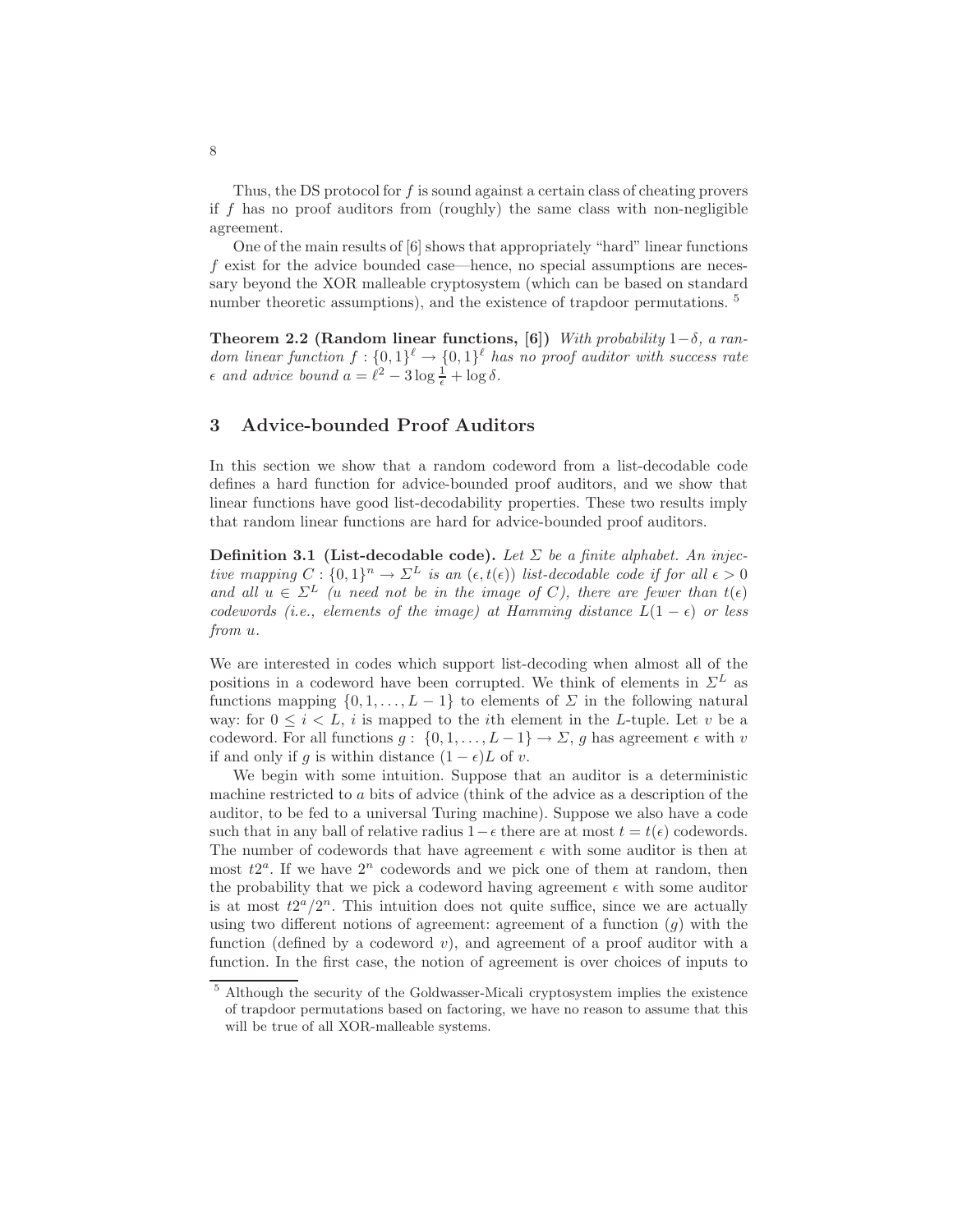the function: two functions  $f, g$  have agreement  $\epsilon$  if the probability over inputs x that  $f(x) = g(x)$  is  $\epsilon$ . In the second case, the probability is also over random coin tosses made by the auditor (see Definition 2.1).

In the proof of the theorem below, we use the list-decoding property, which talks about agreement of the first kind, to bound the number of codewords with which an auditor can have agreement of the second kind.

**Theorem 3.1** Let  $C : \{0,1\}^n \to \Sigma^L$  be a list-decodable error-correcting code, with  $L = 2^d$ ,  $\Sigma = \{0,1\}^m$ , and list size  $t(\epsilon)$ . Let  $c \in_R C$ , and let  $f : \{0,1\}^d \to$  ${0,1}^m$  be given by  $f(i) = c_i$ . With probability  $1 - \delta$ , there is no single-valued *i.o.* proof auditor for f with advice bound  $a = n - \log t(\epsilon^2/4) + \log(\epsilon/2) + \log(\delta)$ and which has agreement  $\epsilon$  or more with f.  $^6$ 

Proof. Recall that we describe an auditor as an input to a universal Turing machine. Consider a particular auditor  $\mathcal{A} = UTM(p, \cdot)$ , where  $|p| = a$ . We may define a second auditor, A′ , that has no nondeterministic inputs, as follows. On input  $(x, r)$ ,  $\mathcal{A}'$  tries all possible values for z to see if there is a unique y such that  $\mathcal{A}(x,r,z) = (1,y)$  as z varies. If no such y exists, then  $\mathcal{A}'(x,r)$  outputs  $(0, \perp)$ . If such a y exists, then  $\mathcal{A}'(x,r)$  outputs  $(1,y)$ . Note that, by construction of  $\mathcal{A}', \forall f$ 

$$
\Pr_{(x,r)}[\mathcal{A}'(x,r) = (1, f(x))] = \Pr_{(x,r)}[\exists z(\mathcal{A}(x,r,z) = (1,y)) \iff y = f(x)]. \tag{2}
$$

Thus, for all  $\epsilon$  and all functions f, A is a single valued  $\epsilon$ -auditor for f if and only if  $\mathcal{A}'$  is an  $\epsilon$ -auditor for f.

At this point, it may be that for any given x, there may exist many  $r', y'$ such that  $\mathcal{A}'(x,r') = (1,y')$ . We wish to restrict our attention to those values  $y'$  that occur with sufficient support among the choices for r. To this end, we define a third auditor,  $\mathcal{A}''$ : On input  $(x, r)$ ,  $\mathcal{A}''$  runs  $\mathcal{A}'(x, r)$  to obtain  $(b, y)$ . If  $b = 0$ , then  $\mathcal{A}''(x, r)$  outputs  $(0, \perp)$ . If  $b = 1$ , then  $\mathcal{A}''(x, r)$  tries enough of the possible choices for r necessary to see if, for at least an  $\epsilon/2$  fraction of the r's,  $\mathcal{A}'(x,r) = (1,y)$ . If so,  $\mathcal{A}''(x,r)$  outputs  $(1,y)$ ; otherwise it outputs  $(0, \perp)$ .  $\mathcal{A}''$ has the property that, on any particular  $x$ , different values of  $r$  can give rise to at most  $2/\epsilon$  different values of  $\mathcal{A}''(x,r)$ .

**Lemma 3.2** If  $\mathcal{A}'$  is an  $\epsilon$ -auditor for f, then  $\mathcal{A}''$  is an  $\epsilon/2$ -auditor for f.

*Proof.* For a particular function f, let  $W_f(x)$  denote the fraction of random inputs r such that  $\mathcal{A}'(x,r) = (1, f(x))$ . We know that the expected value (over choice of x) of  $W_f(x)$  is the probability (over x and r) with which A' agrees with f, that is

$$
\mathcal{E}_x[W_f(x)] = \Pr_{x,r}[\mathcal{A}'(x,r) = (1,f(x))] \ge \epsilon.
$$
 (3)

 $6$  The parameter  $m$  does not appear explicitly in the proof of Theorem 3.1. In fact,  $m$ affects the function  $t(\epsilon)$  in the definition of a list-decodable code. The proof never needs specific values for this function.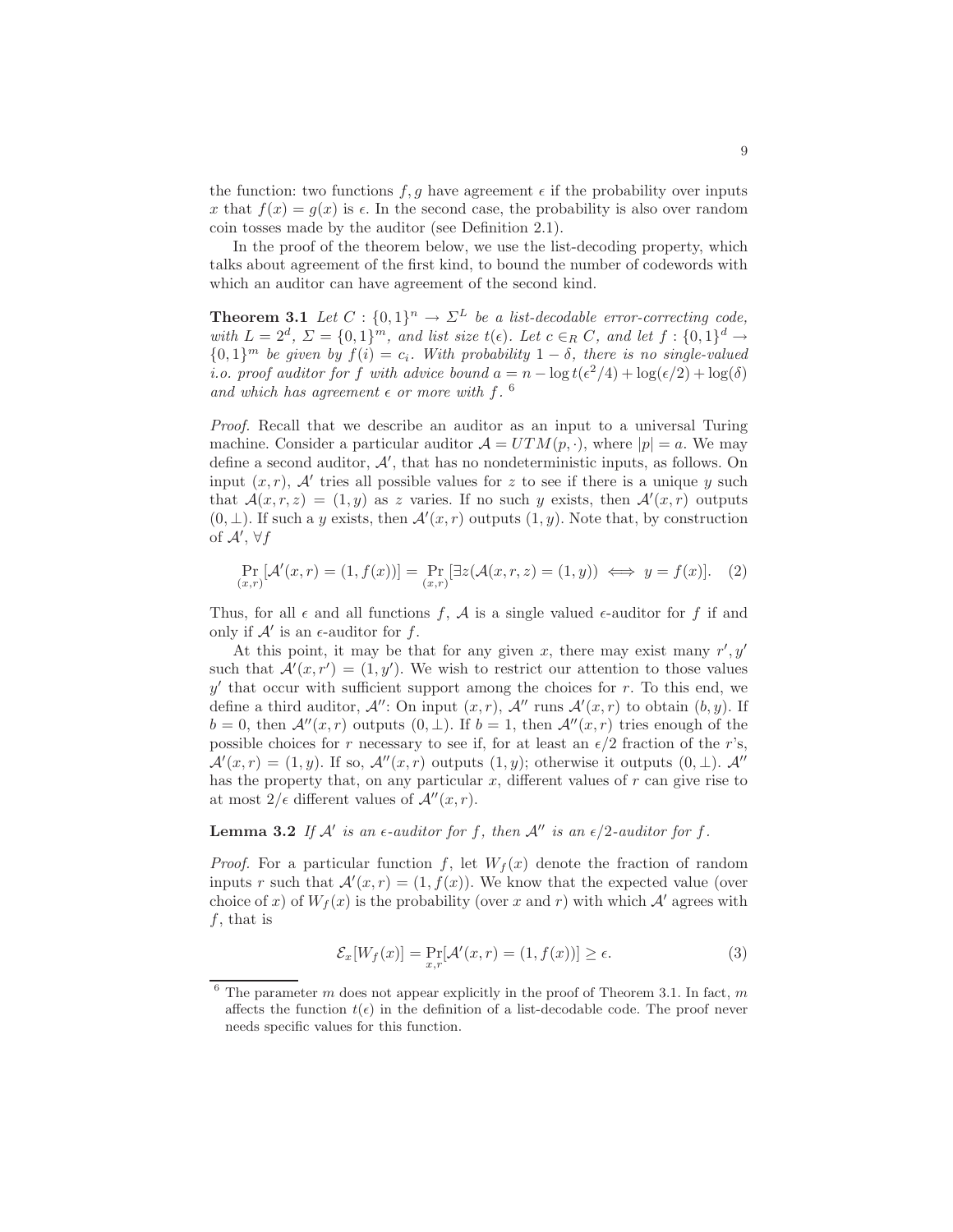By construction,  $\mathcal{A}''(x,r) = (1, f(x))$  precisely when both  $\mathcal{A}'(x,r) = (1, f(x))$ and  $W_f(x) \geq \epsilon/2$ , so that

$$
\Pr_{x,r}[\mathcal{A}''(x,r)=(1,f(x))]=\mathcal{E}_x[W_f(x)|W_f(x)\geq \epsilon/2]\cdot \Pr_x[W_f(x)\geq \epsilon/2].
$$

Hence we can write:

$$
\epsilon \leq \mathcal{E}_x[W_f(x)]
$$
  
=  $\Pr_{x,r}[A''(x,r) = (1, f(x))] + \mathcal{E}_x[W_f(x)|W_f(x) < \epsilon/2] \cdot \Pr_x[W_f(x) < \epsilon/2]$   

$$
\leq \Pr_{x,r}[A''(x,r) = (1, f(x))] + \mathcal{E}_x[W_f(x)|W_f(x) < \epsilon/2]
$$

The second term in the last sum can be at most  $\epsilon/2$ , since we condition on the fact that  $W_f(x) < \epsilon/2$ . Thus, the probability (over x and r) with which  $\mathcal{A}''$ agrees with f must be at least  $\epsilon/2$ . □

To conclude the proof of Theorem 3.1, we let  $J = |2/\epsilon|$ , and, for each x, choose values  $g_1(x),..., g_J(x)$  so that  $\{g_1(x),..., g_J(x)\} = \{y : \exists r \; \mathcal{A}''(x,r) = (1,y)\}$ The probability (over x and r) with which A agrees with f is at most the sum of the agreements of f with the functions  $g_1(\cdot), ..., g_J(\cdot)$ . Assuming  $\mathcal{A}''$  is an  $\epsilon/2$ auditor for f, there must be some  $i \in [J]$  such that f has agreement  $\frac{\epsilon}{2J} = \epsilon^2/4$ with  $g_i$ . Thus, the total number of functions f for which the original A is an  $\epsilon$ auditor is at most  $J \cdot t(\epsilon^2/4) = \frac{2}{\epsilon} t(\epsilon^2/4)$ . If describing the auditor requires only a bits of advice, we can describe all the functions which have  $\epsilon$ -auditors with advice bound a using  $a + \log t(\epsilon^2/4) + \log J$  bits. Since there are  $2^n$  codewords, choosing one at random will yield a function with an  $\epsilon$ -auditor with probability at most  $(2^{a+\log t(\epsilon^2/4)+\log(\epsilon/2)})/2^n = \delta$ . Thus, choosing a codeword at random yields a function *not* having an  $\epsilon$ -auditor with advice bound a with probability at least  $1 - \delta$ . □

Now let C be the set of all linear functions mapping  $\ell$  bits to  $\ell$  bits. Each element of C can be described by  $\ell^2$  bits, so  $C: \{0,1\}^{\ell^2} \to (\{0,1\}^{\ell})^{2^{\ell}}$ , and  $C$  is injective.  $C$  is a code; recall that we think of the codewords (points in the image) as functions. The *i*th element in the  $2^{\ell}$  tuple is the value assigned to *i*, for  $0 \leq i < 2^{\ell}$ . Letting  $\Sigma = \{0,1\}^{\ell}$  and let  $L = 2^{\ell}$ , we have that  $C : \{0,1\}^{\ell^2} \to \Sigma^L$ .

**Proposition 3.3** The code C has list-size  $t(\epsilon) = 2^{2.7\ell(\log\frac{1}{\epsilon} + \frac{4}{3})}$ .

*Proof.* (Sketch.) For any  $v \in \Sigma^L$  and any  $x \in \{0,1\}^{\ell}$ , we write  $v(x)$  to denote the value of v applied to x (recall, words in  $\Sigma^L$  are functions). To prove the Proposition, it suffices to demonstrate how to describe any  $\ell \times \ell$  matrix A having agreement  $\epsilon$  with v using only 2.7 $\ell(\log \frac{1}{\epsilon}+4/3)$  bits. Let  $a_1, ..., a_\ell \in \{0,1\}^\ell$  denote the rows of A, and  $v_i(x)$  denote the  $i^{th}$  bit of  $v(x)$ .

Fact 3.4 (Chor, Goldreich [4]) If  $S \subseteq \{0,1\}^{\ell}$  has at least  $\epsilon \cdot 2^{\ell}$  elements, and  $g : S \to \{0,1\}$  is an arbitrary function, then there are at most  $9/\epsilon$  vectors  $a \in \{0,1\}^{\ell}$  such that  $Pr_{x \in S}[g(x) = a \cdot x] > 2/3$ , where  $a \cdot x$  denotes the inner product of a and x.

10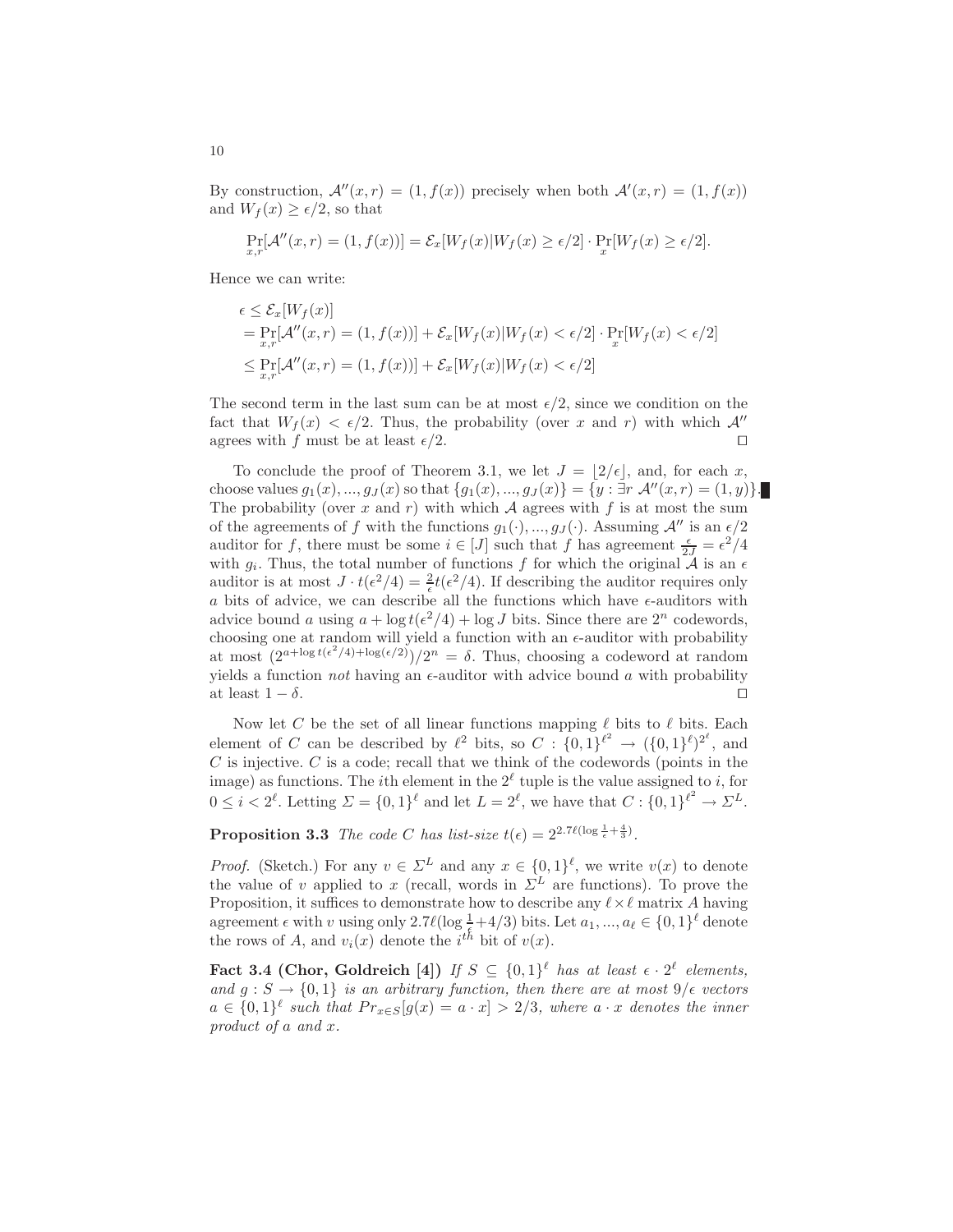Let  $E_i$  denote the event that  $Ax$  and  $v(x)$  agree in the *i*th bit, for  $x \in \{0,1\}^{\ell}$ (that is,  $a_i \cdot x = v_i(x)$ ). We have

$$
\epsilon \leq \Pr_x[E_1 \cdots E_\ell] = \Pr_x[E_1] \cdot \Pr_x[E_2|E_1] \cdots \Pr_x[E_\ell|E_1 \cdots E_{\ell-1}].
$$

We first note that at most  $\log_{3/2}(1/\epsilon) < 1.7 \log(1/\epsilon)$  terms in this product can be smaller than  $2/3$ . To describe the corresponding "bad" rows of  $A$ , we specify  $a_i$  explicitly, using a total of at most  $1.7\ell \log \frac{1}{\epsilon}$  bits.

Now for each of the remaining "good" rows, we have  $Pr[a_i \cdot x = v_i(x)|E_1 \cdots E_{i-1}] \ge$ 2/3. Letting  $S_i = \{x \in \{0,1\}^{\ell} | E_1 \wedge \cdots \wedge E_{i-1}\}\,$ , we can apply Fact 3.4 to see that each such "good"  $a_i$  requires only  $\log(9/\epsilon) \leq \log(1/\epsilon) + 4$  bits to specify (given the description of the previous ones). Hence, the total number of bits required to describe A is  $1.7\ell \log \frac{1}{\epsilon} + \ell (\log \frac{1}{\epsilon} + 4)$ .

The result of [6] on advice bounded provers is now a corollary to Proposition 3.3 and Theorem  $3.1<sup>7</sup>$ . In the next section, we address the non-constructive nature of these results.

Corollary 3.5 ([6], Theorem 7.8 on advice-bounded provers) There exists a family of linear functions  $\{f_\ell\}_{\ell \in \mathbb{N}}$ , such that the Dwork-Stockmeyer proof system has soundness error at most  $\epsilon + 2 \cdot 4^{-k}$  against provers who are limited to  $\ell^2 - 6\ell \log \frac{1}{\epsilon}$  bits of advice (for all  $\epsilon < 1/32$ ).

## 4 Simultaneously Time- and Advice-Bounded Provers

We now turn our attention to the case of provers that are simultaneously timeand advice-bounded during the execution of the protocol. We show how to construct efficiently decodable linear functions  $f$  that have no simultaneously timeand advice- bounded auditors, based on the rather natural assumption that there exist functions  $g: \{0,1\}^s \to \{0,1\}$  computable in time  $2^{O(s)}$  with no MAM circuits (defined below) of size  $O(2^{s(\frac{1}{2}+\gamma)})$ , for some  $\gamma > 0$ . We create a matrix for the linear function by setting its entries to be the truth table of a suitably hard function, call it g. This hard function may have a very short description. The role of the advice bound is again to prevent a cheating prover from bringing the entire matrix of the linear function into the interaction; however, now the prover may be able to bring in the short description of the hard function g, from which the linear function is constructed. It is the time bound, together with the assumed hardness of  $g$ , that prevents a cheating prover from computing the entries in the matrix during the course of the execution of the protocol.

One can view the results of this section as an algorithmic version of the results of the previous section: not only are there few linear functions in any given ball

<sup>7</sup> The bound in [6] is slightly stronger: the 6 is replaced by 3. Another proof can be obtained using results of Shpilka giving a set of  $2^{\ell^2-2\ell \log \frac{1}{\delta}}$  linear functions which have pairwise relative distance  $1 - \delta^2/4$  [20]. Yet another possible approach comes from the results of Mansour et al. [15] on universal hash families. Unfortunately, they are too general to yield tight bounds for the case of binary linear maps.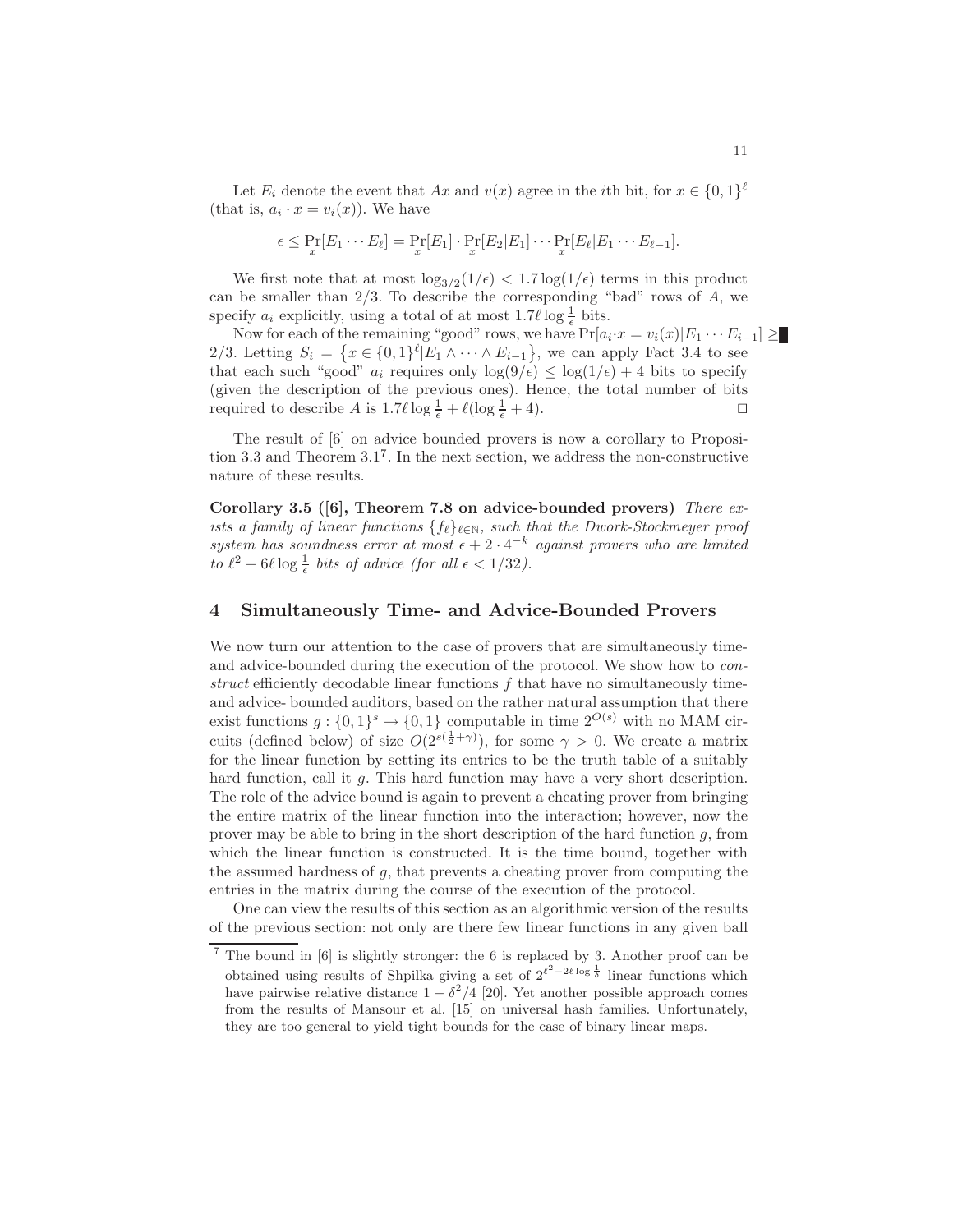of bounded radius, but given the ball, some extra advice, and non-determinism, each of these linear functions is easy to compute.

The basic schema for our proof comes from the literature on derandomization. Let A be an  $\ell \times \ell$  matrix for a linear function mapping  $\{0,1\}^{\ell}$  to  $\{0,1\}^{\ell}$ . Let  $\tilde{f}: \{0,1\}^{\ell} \to \{0,1\}^{\ell}$  be any (not necessarily linear) function having agreement  $\epsilon$  with A. Then, given a description of  $\tilde{f}$ , we can describe A using only  $\log t(\epsilon)$ additional bits. This is because, by Proposition 3.3, the linear functions form a list-decodable code with codewords in  $({0,1})^{\ell}2^{\ell}$ , and f can be represented as a string in  $({0,1})^{\ell})^{2^{\ell}}$ .

This means that, given a circuit C for  $\tilde{f}$ , we can describe A using at most  $|\mathcal{C}| + \log t(\epsilon)$  bits, where  $|\mathcal{C}|$  denotes the size of C. We now wish to consider situations in which this short description of A is in fact a circuit for computing the bits of A.

Suppose that we have an extremely efficient decoding procedure. That is, suppose that given

(a) a circuit  $\tilde{\mathcal{C}}$  that has agreement  $\epsilon$  with a codeword given by a matrix A, and (b)  $\ell^{1+o(1)}$  additional bits of advice (say, to specify A completely),

we can construct a circuit  $\tilde{C}$  which, on inputs i, j, outputs  $A_{i,j}$  in time  $\ell^{1+o(1)}$ , and using  $O(1)$  calls to  $\tilde{\mathcal{C}}$ . Then the existence of a "small" circuit  $\tilde{\mathcal{C}}$  which correctly computes the linear map  $x \mapsto Ax$  with probability  $\epsilon$  implies the existence of a "small" circuit C which, on inputs i, j, computes  $A_{i,j}$ , where "small" means size  $O(\ell^{(1+\gamma)})$  for some constant  $\gamma > 0$ . Thus, if we use the *truth table* of a hard function  $g$  — one which can't be computed using "small" circuits — to provide the bits of the matrix  $A$ , then we know that no small circuit can have agreement  $\epsilon$  with the linear map  $x \mapsto Ax$ .

Our application of this schema differs from the derandomization literature in a few respects. First and most importantly, we are interested in list-decoding linear functions, and in making sure that the reductions preserve circuits which use less than quadratic resources (we end up with quasi-linear reductions). This means that we cannot use many of the standard results; the reduction in rounds of MAM protocols, or the deterministic list-decoding algorithms for Hadamard codes both require too much time. Perhaps a less important difference is that the circuits we input and output are randomized and non-deterministic, and in fact we output a verifier for a proof system rather than an ordinary circuit (such reductions have been considered before, e.g. [24]). Finally, the result of the reduction is a proof of security for a cryptographic protocol (we know of only one other such cryptographic use of derandomization [2]). We obtain:

**Theorem 4.1** Suppose there exists a function  $g: \{0,1\}^s \rightarrow \{0,1\}$  that is in  $E = DTIME(2^{O(s)})$ , but which has no MAM verifier circuits of size  $2^{s(\frac{1}{2}+\gamma)}$ , for some constant  $\gamma > 0$ . Then, if XOR-malleable cryptosystems exist, for any constant  $\gamma'$  such that  $0 < \gamma' < 2\gamma$ , there is a uniformly constructible Dwork-Stockmeyer proof system with negligible error probability against provers with advice and computation time bounded by  $O(\ell^{1+\gamma'}),$  where  $\ell$  is the input/output

12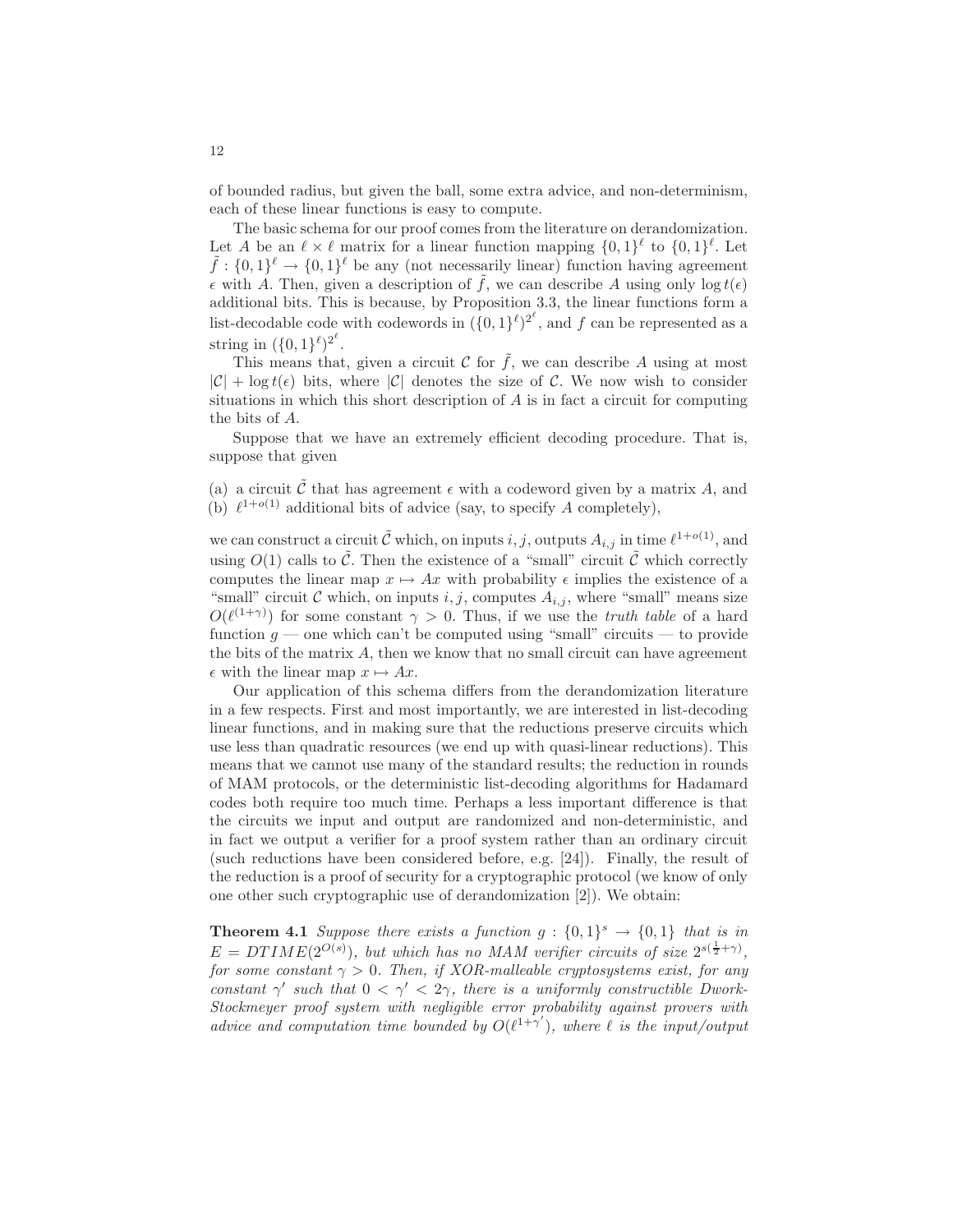length of the public function f, and  $k = \ell^{\Theta(1)}$  is the security parameter for the encryptions and zaps.

In order to prove Theorem 4.1, we first give our result on list-decoding of linear functions, where the list-decoding circuits we construct are in fact verifiers for an MAM proof system. We defer the proof of Theorem 4.1 to the end of this section.

**Theorem 4.2** Let F be a field of size  $q = 2^{\lceil \log 10/\epsilon^2 \rceil}$ . Let A be a single-valued i.o. proof auditor with non-uniformity bound a, randomness bound  $R$ , time bound T, and non-determinism bound N (see Definition 2.1). Let  $\tilde{f}_A : F^{\ell'} \times \{0,1\}^R \to$ F be the function computed by A, that is  $\tilde{f}_A(x,r)$  is the single value that A may output on inputs x, r. Suppose that  $\tilde{f}_A$  agrees with a linear function given by vector  $v \in F^{\ell'}$  with probability at least  $\epsilon$ , in the following sense:

$$
\Pr_{x,r}[\tilde{f}_{\mathcal{A}}(x,r) = v \cdot x] \ge \epsilon.
$$

Then we can construct a verifier circuit Arthur for an MAM protocol which computes the row vector  $v \in F^{\ell'}$  with probability at least 2/3. The circuit uses  $O(a + \log \ell' \log(1/\epsilon))$  bits of non-uniform advice (some of these are necessary just to have v well-specified), and communication  $O(\ell' \log \frac{1}{\epsilon} + R + N)$  (this corresponds to non-deterministic advice from Merlin). The running time of the circuit for Arthur is  $\tilde{O}(T + \ell' \log \frac{1}{\epsilon} + R + N)$ .

Proof (of Theorem 4.2). There are three phases to the reduction. First, use nondeterminism (i.e., the first message from the prover Merlin to verifier Arthur) to guess a candidate vector v ′ . Next, we use a non-deterministic counting technique, due to Stockmeyer [21], to verify that the candidate  $v'$  has agreement close to  $\epsilon$ (specifically,  $\epsilon/2$ ) with  $\tilde{f}$ . By Lemma 4.3, there are at most  $O(1/\epsilon)$  such vectors. Finally, we start the verifier with a few bits of advice, enabling it to perform a test which, among those close vectors, is passed only by v. The remainder of the advice bits are used as advice in the calls to A. We now describe the details of the agreement test and the selection of  $v$  using short advice.

Agreement Test. Let  $S \subseteq F^{\ell'} \times \{0,1\}^R$  be the set of pairs  $(x,r)$  such that  $\tilde{f}_{\mathcal{A}}(x,r) = v' \cdot x$ . We wish to verify that  $|S| \geq \epsilon q^{\ell'} 2^R$ . In fact, we only test that  $|S| \ge (\epsilon/2)q^{\ell'}2^R.$ 

To do this, the verifier chooses a pairwise-independent random sample U of size  $M/\epsilon$  from the set  $\mathcal{D} = F^{\ell'} \times \{0,1\}^R$ , where M is some large constant. Consider the set  $U \cap S$ . One can choose M appropriately so that when  $|S| \leq$  $\epsilon q^{\ell'}/2$ , the probability of there being more than  $3M/4$  points is at most  $1/3$ . Conversely, when  $|S| \ge \epsilon q^{\ell'}$  that same probability is at least 2/3. Thus, to allow Arthur to check that each of the points is also in  $S$ , the prover need only send the verifier  $3M/4$  points  $(x, r)$  in U, together with the non-deterministic inputs z used by A to produce an output on the input pairs  $(x, r)$  (a different z for each pair).

For representing the sample  $U$  and verifying membership efficiently, view  $D$ as the field  $GF(2^{\ell' \log q + R})$ . Then to choose U, the verifier need only choose 2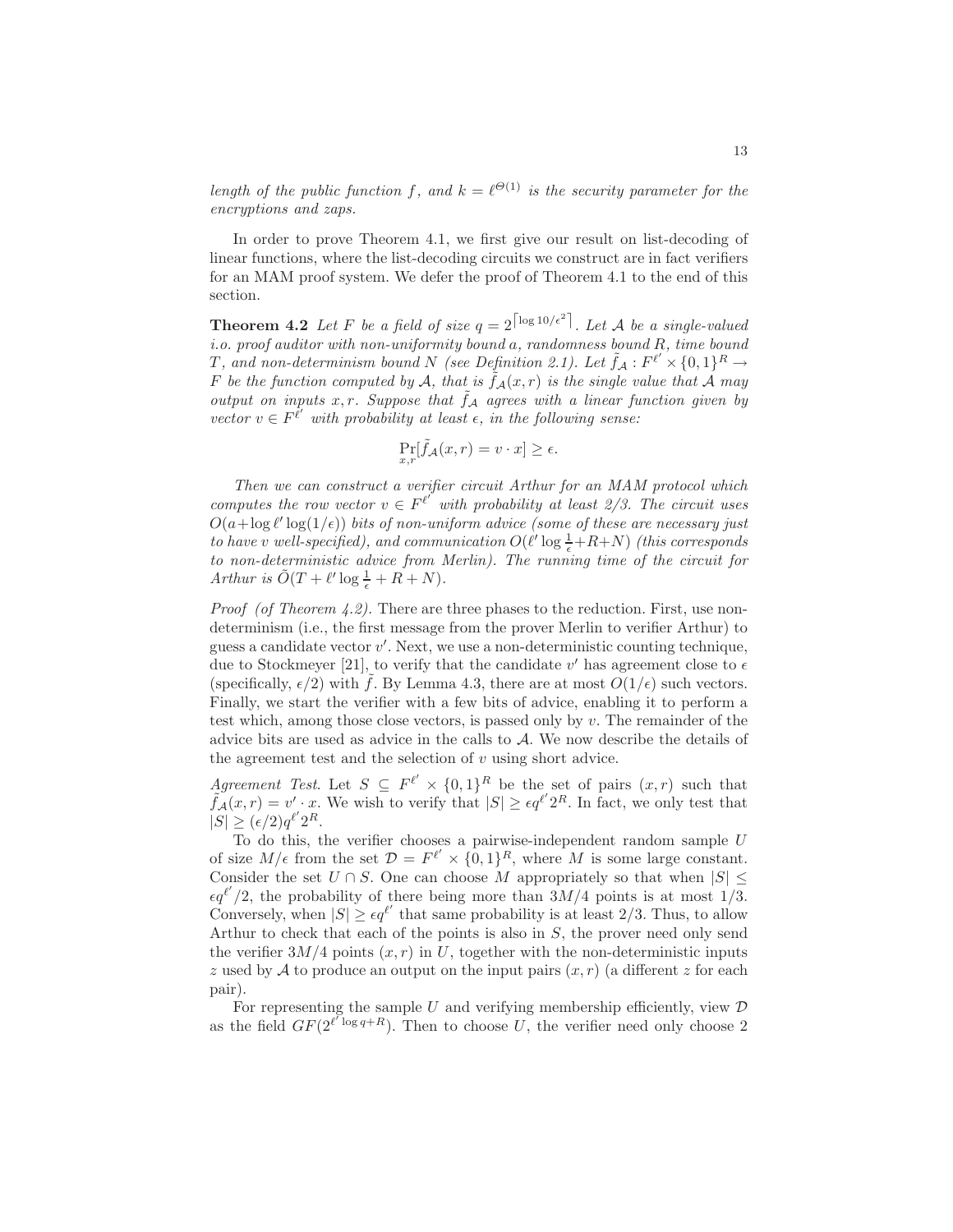elements  $\alpha, \beta \in \mathcal{D}$  at random. To specify an element of U, a string of  $\log \frac{1}{\epsilon}$  +  $O(1)$  bits suffices, and it only takes time  $\tilde{O}(\ell' \log q + R)$  to reconstruct the full representation (this is the time needed for multiplication in  $\mathcal{D}$ ).

Using Short Advice to Select  $v$ . It remains to give a short test to determine whether a given v', having agreement at least  $\epsilon/2$ , is the correct v'. Let  $e =$  $\log(10/\epsilon^2)$ . We view v' as a string of  $\ell' \log 10/\epsilon^2 = \ell' e$  bits, and apply a standard polynomial fingerprinting scheme.

Namely, choose  $p = O(\ell' \log(1/\epsilon) \cdot \frac{1}{\epsilon^2})$ , such that p is a power of 2, and work in  $GF(p)$ . For any string  $a \in \{0,1\}^{\ell'e}$ , write a as a sequence of  $\frac{\ell'e}{\log p}$  elements in  $GF(p)$ , and let  $a(\cdot): GF(p) \to GF(p)$  denote the polynomial corresponding to those coefficients. The degree of  $a(\cdot)$  is at most  $D = \frac{\ell' e}{\log p}$ . Choosing  $x \in GFP$  at random means that any two distinct strings  $a, a'$  will satsify  $a(x) = a'(x)$  with probability at most  $D/p < \ell^{\prime} e/p$ . Now there are  $O(1/\epsilon)$  strings which we want to distinguish (Lemma 4.3), and hence  $O(\frac{1}{\epsilon^2})$  pairs. Thus, by the union bound the probability that a random point  $x$  fails to distinguish some pair is at most  $O(\ell^{\prime}e/(\rho\epsilon^2))$ . To ensure that there is an x distinguishing all pairs, we choose p so as to make this expression less than one. Thus, by appropriately choosing p, we get that there exists some value x such that all the possible strings  $v'$ have different values of  $v'(x)$ . The needed advice is only  $x, v(x)$ , which requires  $2 \log p = O(\log \ell' + e)$  bits. The running time of this procedure is roughly D field operations in  $GF(p)$ , which takes no more than  $\frac{\ell^{\prime}e}{\log p}\tilde{O}(\log p) = \tilde{O}(\ell^{\prime}e)$  steps. (This is less than the computation time necessary in previous phases.) ⊓⊔

The proof above uses the following technical lemma:

**Lemma 4.3** When  $q \ge 10/\epsilon^2$ , there are at most  $O(1/\epsilon)$  candidate vectors  $v' \in$  $F^{\ell'}$  which have agreement  $\epsilon/2$  with any fixed function  $\tilde{f}: F^{\ell'} \times \{0,1\}^R \to F$ .

*Proof.* Any two distinct linear functions over F agree on at most a  $1/q = \epsilon^2/10$ fraction of the points in the set  $F^{\ell'} \times \{0,1\}^R$ . By the Johnson bound [11, 10], any code with minimum relative distance  $1 - \epsilon^2/10$  has list size  $t(\epsilon) \leq 3/\epsilon$ . □

Finally, we can prove Theorem 4.1:

*Proof (Proof of Theorem 4.1).* Fix some soundness target  $\epsilon$ , and choose q to be the smallest power of two greater than  $10/\epsilon^2$ . Let  $\log(1/\epsilon) = \ell^{\gamma'}$ , so that  $\ell \log \frac{1}{\epsilon} = O(\ell^{1+\gamma'})$  and  $\epsilon$  is negligible in  $\ell$ .

Let  $\ell' = \ell/\log q$ . We will use a truth table for g to specify the bits of the matrix  $A \in GF(q)^{\ell' \times \ell'}$  describing the (linear) function f to be used for the proof system. We obtain the truth table by listing the value of  $g$  on all strings of length  $\log(\ell^2)$ . Since  $g \in E$ , we can compute the truth table in time  $poly(\ell)$ . Moreover, since f is also linear of  $GF(2)$ , the protocol will be complete (based on the existence of XOR-malleable cryptosystems).

By choosing a sufficiently small constant  $\alpha$  such that  $k = \ell^{\alpha}$ , we can ensure that the reduction from prover to proof auditor loses no more than  $\ell \cdot k^{c_1} \leq \ell^{1+\gamma'}$ (additively) in both running time and required advice (see Theorem 2.1). Thus a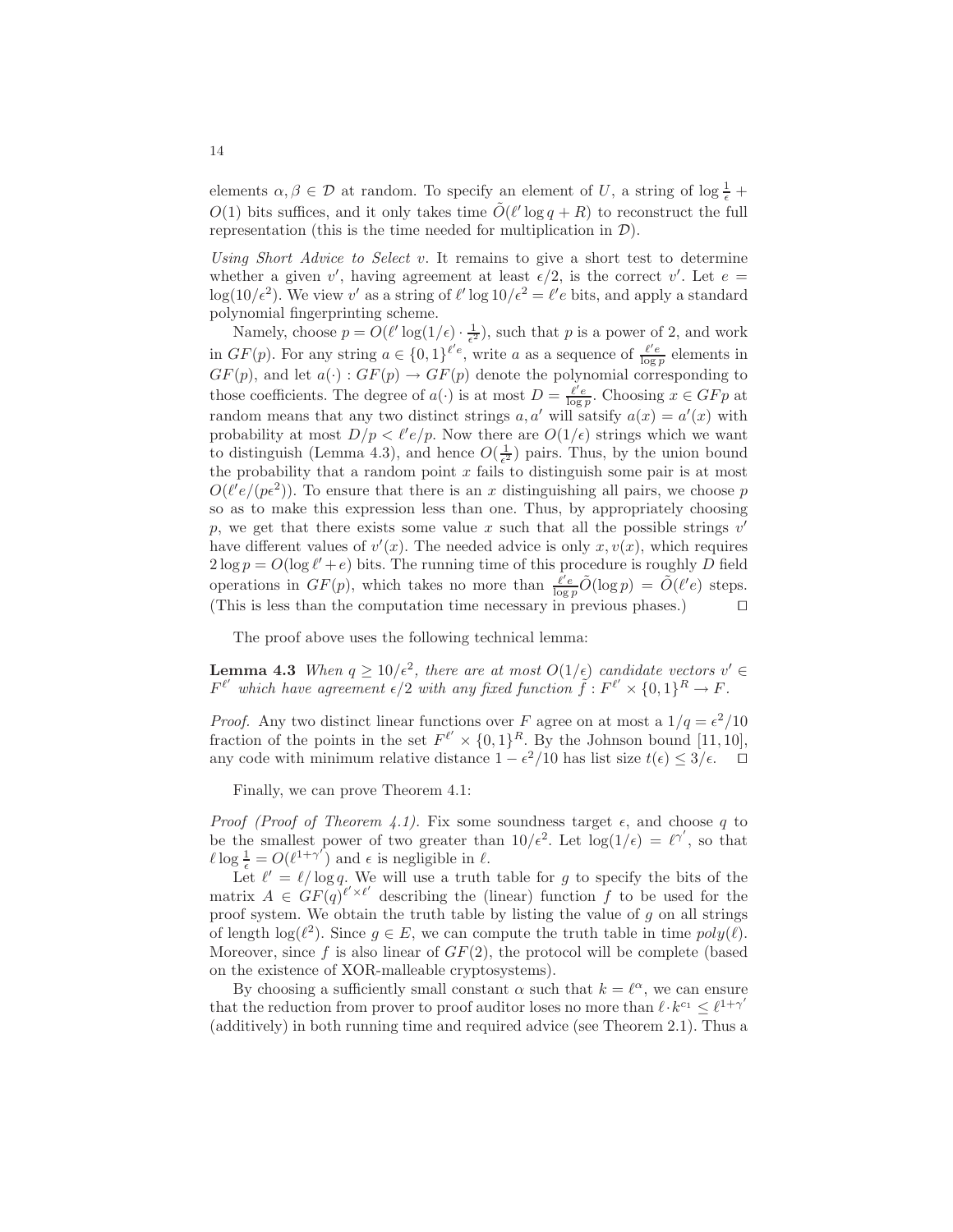cheating prover which uses time and advice  $O(\ell^{1+\gamma'})$ , no non-determinism, and success probability  $\epsilon+2\cdot 4^{-k}$ , can be converted to a *single-valued* i.o. proof auditor which has time and advice bounds  $\ell^{1+\gamma'}$  and success rate  $\epsilon$  (the single-valued property comes from the specifics of the DS reduction).

Now a proof auditor for a linear map  $x \mapsto Ax$  is, in particular, a proof auditor (with at least the same success rate) for the linear function given by any row  $v$  of A. By Theorem 4.2, we can construct a verifier for an MAM proof system which computes the row vector v, and whose circuit size is  $\tilde{O}(T+a+\ell \log \frac{1}{\epsilon})=O(\ell^{1+2\gamma}).$ We can modify this circuit to take an additional input  $i \in \{1, ..., \ell'\}$ , which tells it which row of  $A$  it should be computing, so that essentially the same reduction produces a verifier circuit of size  $O(\ell^{1+2\gamma})$  which can be used verify the correctness of any bit of the matrix  $A^8$ . This contradicts the (worst-case) hardness assumption for  $q$ , and hence we get that the protocol is secure against provers of time and advice bound  $\ell^{1+\gamma'}$ . ⊓⊔

# 5 Assuming Complete Malleability

If we are willing to assume the existence of a completely malleable cryptosystem we are no longer forced to work with functions  $f$  which are linear. To guarantee the security of the protocol in this setup we only require that  $f$  does not have a proof auditor which is simultaneously time bounded and advice bounded. We have no candidate for arbitrarily malleable cryptosystem. Nonetheless, in this section we give two additional illustrations of the power of such a (hypothetical) cryptosystem.

#### 5.1 Advice-Bounded Provers and Reed-Solomon Codes

Theorem 3.1 allows us to use almost any good list-decodable code, regardless of linearity. (Polynomial-time computability of any particular component of a codeword is still necessary for completeness.) A natural candidate is the Reed-Solomon code. Suppose that we want a power  $p$  gap between the advice needed by the honest prover during the proving time and the advice necessary in order to cheat with probabilitty (roughly)  $\epsilon$ . If we consider polynomials of degree  $d = \ell^{p-1}$ over the field  $F = GF(2^{\ell})$ , then we get a class of functions such that (a) any function is describable by  $\ell^p$  bits, and (b) any two distinct functions from the class agree on at most a fraction  $d/2^{\ell}$  of the input values in F. By a standard analysis (essentially the same as in the proof of Lemma 4.3), the corresponding Reed-Solomon code has list size  $t(\alpha) \leq 3/\alpha$  for any  $\alpha > 4\sqrt{d/2^{\ell}}$ .

Setting  $\log \frac{1}{\epsilon} = \ell/5$  for concreteness, we can apply Theorem 3.1. Using  $\alpha =$  $\epsilon^2/2$ , we see that as long as cheating provers have less than  $\ell^p - \log t(\alpha)$  $log(1/\epsilon) = \ell^p(1 - o(1))$  bits of advice, then there exists a function f (given by

<sup>&</sup>lt;sup>8</sup> The only difficulty here is that there were  $\log \ell' \log \frac{1}{\epsilon}$  bits of advice which were specific to v and hence to the index i. However, including all  $\ell'$  possible advice strings that Arthur might change the circuit size by at most  $O(\ell' \log \ell' \log \frac{1}{\epsilon})$ . This is dominated by other terms in the circuit size.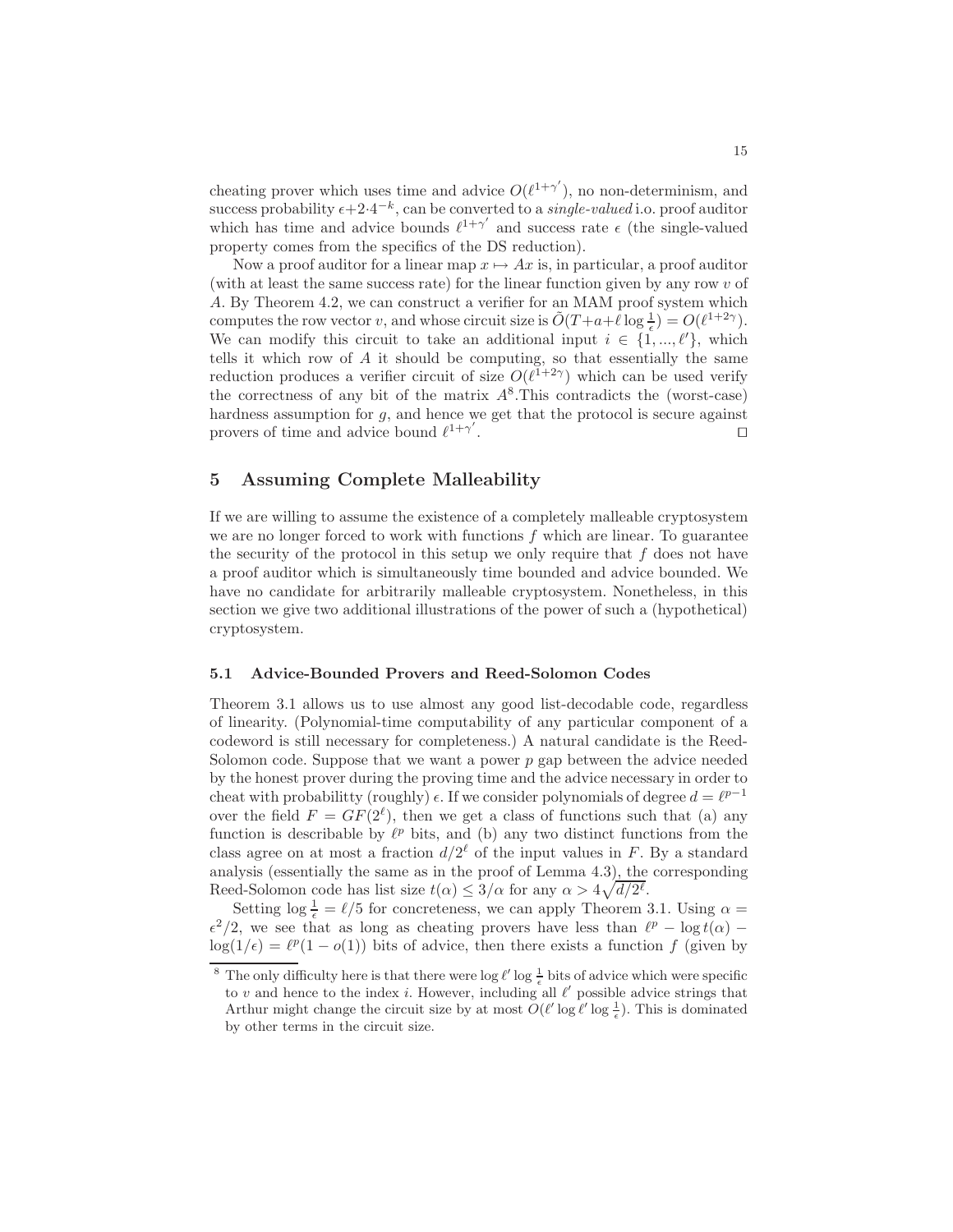some codeword) for which a cheater has at most a probability of  $\epsilon + 2 \cdot 4^{-k}$ chance of breaking the protocol, whereas the honest prover requires advice  $\ell \cdot k^c$ for some constant c. This in fact also requires  $d/2^{\ell} < \epsilon^4/32$ , but this holds whenever  $32\ell^{p-1} < 2^{\ell/5}$ , i.e. for all sufficently large  $\ell$ .

#### 5.2 Simultaneously Time- and Advice-Bounded Provers

To guarantee the security of the protocol in this setup we only require that  $f$ does not have a proof auditor which is simultaneously time bounded and advice bounded.

In this section we show that such a proof auditor gives rise to variants of nondeterministic circuits which compute  $f$  on a non-negligible fraction of the inputs. We can use "hardness amplification" techniques to construct (non-linear) functions  $f$  which are hard on average from functions  $h$  which are hard on the worst case. This allows us to base the security of the Dwork-Stockmeyer protocol on more standard complexity assumptions in which the time it takes to compute the hard function is an arbitrary polynomial in its hardness: There are functions computable in E which cannot be computed on the worst case by small  $\Sigma_3$ circuits.<sup>9</sup> We remark that analogous assumptions are used in derandomization to obtain that  $AM = NP$  [13, 17, 19] and to construct extractors for samplable distributions [24].

**Theorem 5.1** Suppose there exists a constant  $\gamma$  and a function  $h = \{h_s\},\$  $h_s: \{0,1\}^s \to \{0,1\}$  computable in time  $2^{O(s)}$  such that h cannot be computed by  $\Sigma_3$ -circuits of size  $2^{\gamma s}$ , and assume the existence of a completely malleable cryptosystem. Then let n denote the length of the statement  $\tau$ , and  $k > n$  denote the security parameter. For every constant  $p > 1$  the DS protocol is secure with soundness  $\epsilon^*(k) = \Omega(2^{-k})$ , dishonest prover bounds:  $T^*(k) = a^*(k) = k^p$  and honest prover bounds  $T(k) = a(k) = k^{O(1)}$  for some fixed constant which does not depend on p.

As the prover is both time bounded and advice bounded we can assume that all the parameters of the single valued proof auditor are bounded by some bound S. More precisely, that  $a + R + N + T < S$  where these parameters are taken from Definition 2.1. We call such an auditor S-bounded. We can also assume that the proof auditor isn't randomized, that is  $R = 0$ . This is because the auditor can get the "best" random string r as additional short advice<sup>10</sup>. The auditor is now a circuit  $\mathcal{A}(x, w)$  of size S such that:

$$
\Pr_{x \in \{0,1\}^\ell} \left[ \left( \exists z \in \{0,1\}^N (\mathcal{A}(x,z) = (1,y)) \iff y = f(x) \right) \right] \ge \epsilon(\ell)
$$

<sup>&</sup>lt;sup>9</sup> A  $\Sigma_i$ -circuit is a circuit which can have gates which compute a complete language in  $\Sigma_i$  (the *i*'th level of the polynomial hierarchy).

 $10$  This was not possible in previous proofs in this paper. For example, in the advice bounded case  $R$  could be much larger than  $a$ , making it impossible to store the "best" random tape.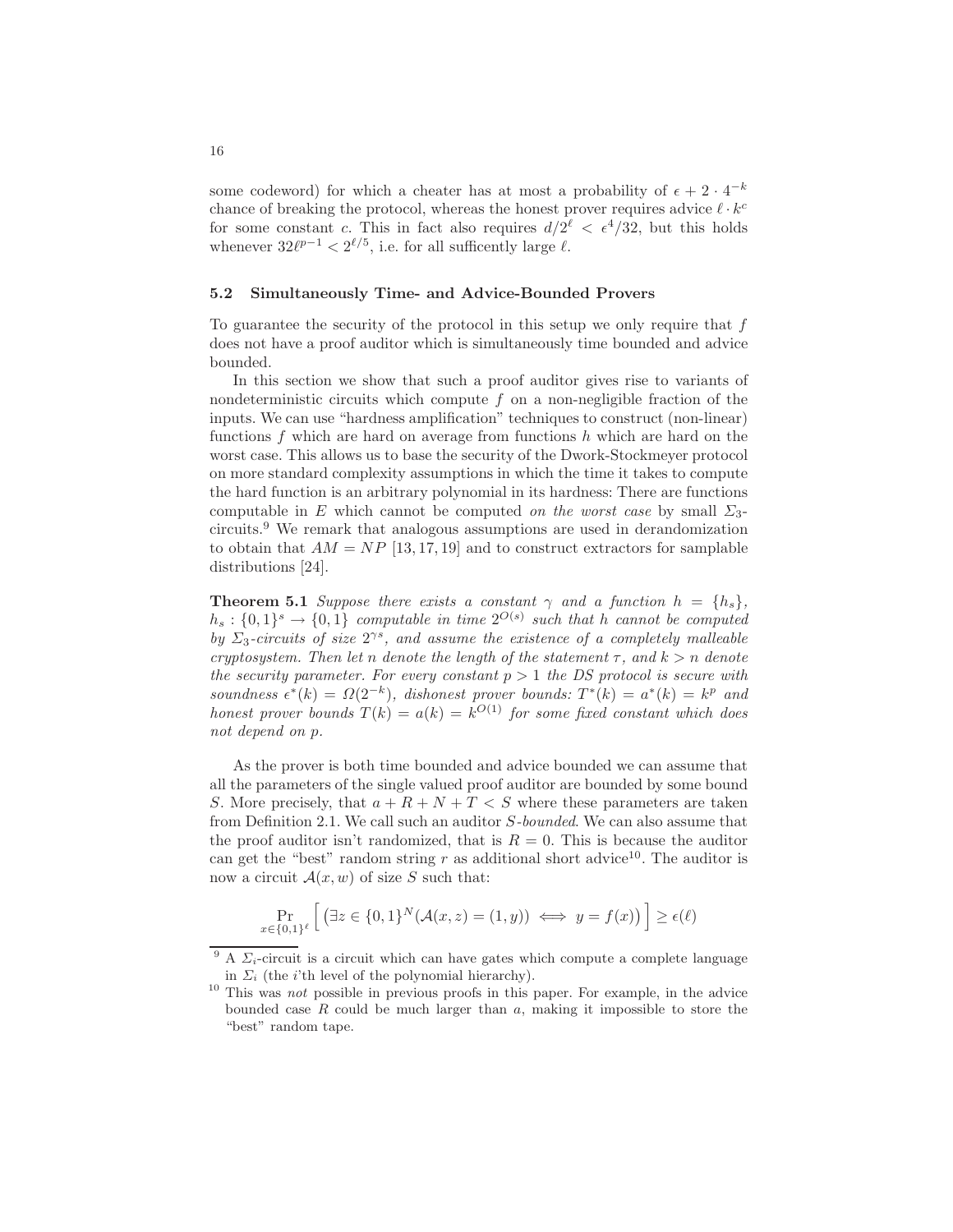In words, on  $\epsilon$  fraction of the inputs x, there is a unique answer y such that every "nondeterministic guess"  $z$  on which  $A$  answers is labelled with  $y$ . We have no guarantee on how  $A$  behaves on the remaining  $x$ 's. In particular it may be the case that for every z, the first output of  $A(x, z)$  is 0, or that there are contradictory answers (different z's lead to different y's such that  $\mathcal{A}(x, z) =$  $(1, y)$ .

We first observe that we can transform  $A$  into a circuit  $C$  (with an  $NP$ oracle) such that C does have a unique value for every input.

**Lemma 5.2** There is a circuit C with NP-oracle of size  $S^{O(1)}$  such that

$$
\Pr_{x \in \{0,1\}^{\ell}}[C(x) = f(x)] \ge \epsilon(l)
$$

*Proof.* Let  $\mathcal{A}_1$  (resp.  $\mathcal{A}_2$ ) denote the first (resp. second) output of  $\mathcal{A}$ . On input x, C uses its NP-oracle to check if  $x \in \{x | \forall z \ldotp \mathcal{A}_1(x, z) = 0\}$ . In that case x is not one of the good inputs on which  $A$  agrees with  $f$  and  $C$  answers arbitrarily. If x is good then C uses its NP-oracle to find z such that  $\mathcal{A}(x, z) = (1, y)$  and outputs y.  $□$ 

We can now use a result by Trevisan and Vadhan [24] (see also [22]) which shows that if  $f$  is a low-degree multivariate polynomial then  $C$  can be transformed into a small circuit  $C'$  (with  $\Sigma_3$ -oracle) which computes f correctly on every input.

**Theorem 5.3** [24] Let F be a finite field (with some fixed, efficient representation), and let  $f: F^t \to F$  be a polynomial of total degree at most d. If there is a  $\Sigma_i$ -circuit C which computes f correctly on at least an  $\epsilon = c(\sqrt{d/|F|})$  fraction of points (for some constant c) then there is a  $\Sigma_{i+2}$ -circuit C' with size poly( $|C|, d$ ) which computes f correctly everywhere.

A nice feature of this result is that the size of  $C'$  does not depend on  $\epsilon$ . This will allow us to use very small  $\epsilon$  which translates into negligible success probability of the cheating prover. We now recall that any function can be extended into a low degree polynomial.

Definition 5.1 (Low-degree extension). The low degree extension of a function  $h: \{0,1\}^s \to \{0,1\}$  into a multivariate polynomial  $f: F^t \to F$  over a field F with at leats  $2^{s/t}$  elements works by taking some subset  $H \subseteq F$  of size  $2^{s/t}$ and identifying  $H^t$  with  $\{0,1\}^s$ . For every  $x \in H^t$  we define  $f(x) = h(x)$ . We can now interpolate and extend f into a polynomial in t variables with degree at most  $|H|$  in every variable. The total degree of such a polynomial is at most  $d = |H|t = 2^{s/t}t.$ 

It immediately follows that:

- If h is computable in time  $2^{O(s)}$  then f is also computable in time  $poly(2^s, \log |F|)$ .
- $-$  A circuit which computes f induces a circuit which computes h.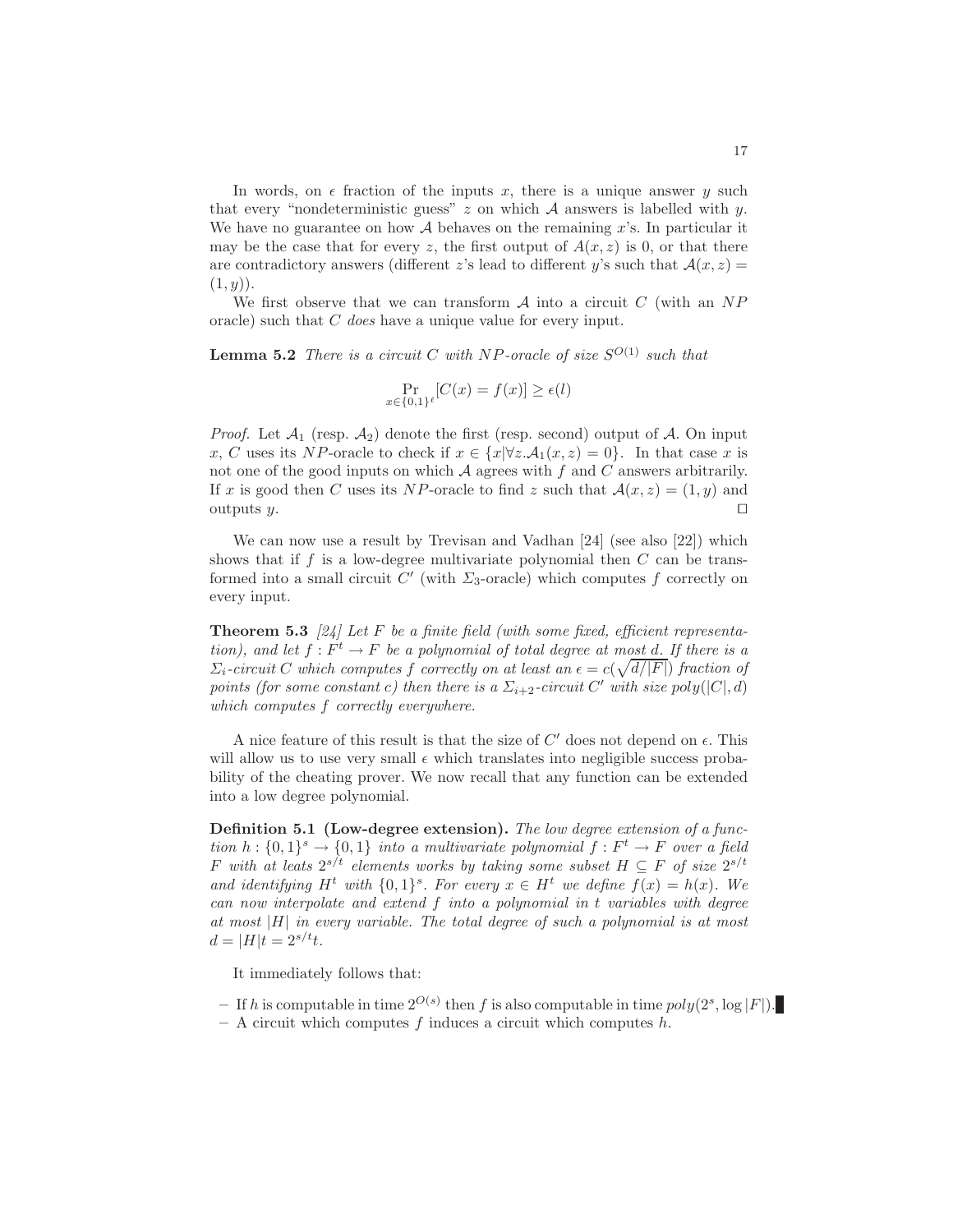**Lemma 5.4** For every constant  $\gamma > 0$  there exists constant  $\gamma' > 0$  such that if there exists a function  $h = \{h_s\}, h_s : \{0,1\}^s \to \{0,1\}$  computable in time  $2^{O(s)}$  such that h cannot be computed by  $\Sigma_3$ -circuits of size  $2^{\gamma s}$ , then for every  $2 < a \leq 2^s$  there is a function  $f = \{f_s\},\ f_s : \{0,1\}^{as} \to \{0,1\}^{as}$  such that f is computable in time  $2^{\tilde{O}(s)}$  and for every s and every NP-circuit C of size  $2^{\gamma's}$ :

$$
Pr_{x \in \{0,1\}^{as}}[C(x) = f_s(x)] < 2^{-\Omega(as)}
$$

*Proof.* We let  $f_s$  be the low-degree extension of  $h_s$ , taking  $t = c's/\gamma$  (where c' is a constant to be determined later), and  $|F| = 2^{as/t}$ . We note that f is computable in time  $poly(2<sup>s</sup>, log |F|) = 2<sup>O(s)</sup>$ . By Theorem 5.3 any NP-circuit C of size  $2^{\gamma' s}$  which computes f correctly on  $\epsilon = c \sqrt{(2^{s/t}t)/2^{as/t}} < 2^{-\Omega(as)}$  can be transformed into a  $\Sigma_3$ -circuit C' of size  $poly(2^{\gamma' s}, 2^{s/t}t)$  which computes f everywhere. We choose  $\gamma'$  small enough and  $c'$  large enough so that the size of  $C'$  is at most  $2^{\gamma s}$ . ⊓⊔

We conclude that the assumption of Lemma 5.4 is sufficient for the security of the Dwork-Stockmeyer protocol.

*Proof.* (of Theorem 5.1) On inputs of length n and security parameter  $k > n$  we choose  $s = c \log k$  for some constant  $c > 1$  to be determined later. We use Lemma 5.4 with  $a = k$  We obtain a function  $f_s$  that takes inputs of length  $\ell = as$  $O(ck \log k)$ , is computable in time  $\text{poly}(k)$  and is hard for NP-circuits of size  $2^{\gamma' s} = k^{c\gamma'}$ . By Lemma 5.2,  $f_s$  is hard for  $\frac{(c\gamma')/c'}{c}$ -bounded proof auditors where c' is the constant hidden in the  $O(\cdot)$  notation in Lemma 5.2. By Theorem 2.1 the DS-protocol is  $(2^{-\Omega(as)}+2\cdot 4^{-k})$ -sound against provers with  $T^* = T - \Omega(\ell k^{\mathcal{O}(1)})$ . It follows that for every constant p we can choose the constant c so that  $T^* > k^p$ and  $\epsilon^*(k) < O(4^{-k})$ . Note that the honest prover runs in time  $\ell k^{O(1)} = k^{O(1)}$ for some fixed constant that doesn't depend on  $c$ . □

## References

- 1. Y. Aumann, Y. Z. Ding, and M. Rabin, Everlasting Security in the Bounded Storage Model. IEEE Transactions on Information Theory, April, 2002.
- 2. B. Barak, S. J. Ong, S. Vadhan. Derandomization in Cryptography In CRYPTO 2003.
- 3. G. Brassard, D. Chaum, C. Crépeau. Minimum Disclosure Proofs of Knowledge. J. Comput. Sys. Sci., 37(2): 156-189 (1988).
- 4. B. Chor and O. Goldreich. Unbiased bits from sources of weak randomness and probabilistic communication complexity. SIAM Journal on Computing, 17(2):230– 261, April 1988.
- 5. C. Dwork and M. Naor, Zaps and their applications, Proc. 41st IEEE Symp. on Foundations of Computer Science, 2000, pp. 283–293.
- 6. C. Dwork and L. Stockmeyer. 2-Round Zero Knowledge and Proof Auditors. Proc. 34th ACM Symp. on Theory of Computing, 2002.
- 7. O. Goldreich and L. Levin, A hard-core predicate to any one-way function, Proc. 21 ACM Symp. on Theory of Computing, , 1989.